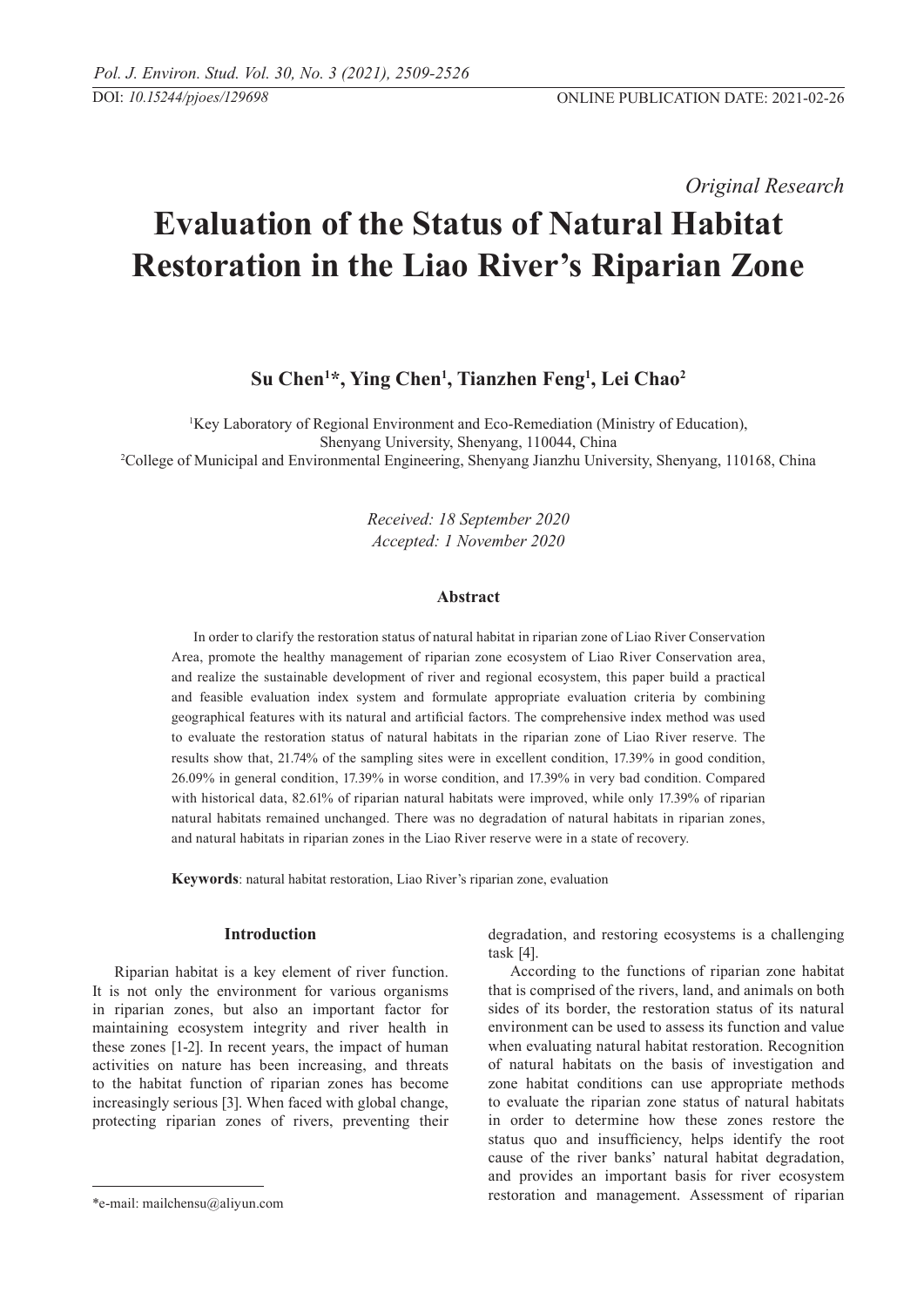habitats helps identify the causes of habitat degradation, which is essential for achieving and maintaining good river health and maintaining the ecological functions provided by riparian areas [5].

At present, there is more existing overseas research on riparian habitat evaluation, including evaluation research on rivers or river banks that involves typical evaluation methods such as the river habitat survey (RHS), the US' rapid biological assessment scheme (RBP) and riparian quality index (RQI), Australia's index of stream condition (ISC), as well as Spain's riparian forest quality index (QBR) [6-8]. Grizzetti et al. proposed the evaluation of ecosystem services related to aquatic ecosystems on a European scale, and analyzed the relationship between ecosystem conditions and services [9]. Janssen et al. pointed out that riparian habitats are transitional zones of communities formed by strong environmental gradients. They evaluated the effects of elevation and soil texture gradients on the functional composition of riparian plants by studying a highly degraded river, and evaluated the effects of maintenance and restoration measures on riparian community structure. Their evaluation results can effectively promote habitat restoration in a river's riparian zone [10].

In the study of evaluation indicators, Rowntree selected river invertebrates, riparian vegetation, habitat integrity, water quality and other indicators to evaluate the health status of rivers [11]. Meng et al. developed a habitat evaluation index considering ten parameters of characteristics of the north river ecosystem in China (substrate, habitat complexity, speed-depth combination, river bank stability, bank protection, vegetation coverage, vegetation diversity, cognitive and riverside land use, intensity of human activities, and water) and on the basis of improved Barbour system [12]. In related studies, biological indicators are considered to play an important role in the assessment of riparian habitat, which mainly include plant, microbial, and animal indicators [13]. Biological indicators are considered to correctly evaluate riparian ecosystems. Hale et al. explained that the recovery of riparian zones can prevent or reverse their degradation. In order to avoid the loss of ecosystem function that these zones provide, Hale et al. used field tests and evaluated the riparian zone of southeastern Australia rivers in order to further understand their vegetation and soil restoration [14]. Diehl et al. by developing a modeling framework to assess the impact of riparian ecosystems on river function, predicted the presence of riparian plant communities, amount of vegetation cover, and impact of topography on rivers [15]. Blumetto et al. established the ecosystem integrity index (EII), which includes vegetation structure, plant species, soil and riverbank, to evaluate specific ecosystems [16]. Many studies have evaluated rivers or riparian zones by establishing the macroinvertebrate index of biological integrity (MIBI), which can provide necessary information for effectively managing river ecosystems [17].

Research on riparian habitat evaluation started late in China and it lacks a well-developed evaluation index and method for evaluating riparian habitat. In order to eliminate uncertainty of river assessment in their study, Wang et al. made more objective weights for evaluation indexes, and used integrated rough centralized model as an improved method to determine the weights of evaluation indexes. They combined it with the improved gray correlation model constructed using the comprehensive evaluation model's physical conditions of habitat, chemical and biological structure in the Wei River Basin as an example for the evaluation of river ecosystem [18]. Fu et al. evaluated riparian zone status by establishing physical structural integrity (PSI). According to the actual characteristics of rivers in the study area; Liu et al. established a river habitat evaluation index suitable for the section of the Lake Tai Basin near the city of Yixing, and evaluated the habitats of 42 sampling sites [19, 20].

At present, China's evaluation of natural habitat restoration in riparian zones is still in its primary stage, and China lacks a unified evaluation index that can be applied to riparian habitat evaluation in specific regions. Therefore, it is necessary to construct a complete evaluation index of riparian zone habitat and the theoretical framework and system of evaluation methods in order to improve the evaluation of natural habitat status of riparian zones in China and promote health management and development of riparian zone ecosystems. In recent years, comprehensive management has significantly increased the biodiversity of the riparian zone of the Liao River's main stream. Its natural habitat has also improved, but many factors are still affecting and limiting the restoration of natural habitat in its riparian zone. In order to further improve the natural habitat of the riparian zone in the Liao River's reserve, this paper, based on regional characteristics, as well as natural and human factors, starts with characteristics of riparian zone habitat, the analytic hierarchy process (AHP) was used to determine the weight of evaluation index, and the comprehensive index method was used to evaluate the status quo of natural habitat restoration in the riparian zone of the Liao River's reserve. Clarifying the current state of natural habitat restoration in the riparian zone of Liao River reserve provides an important basis for its health management and has important practical significance.

Based on this, the purposes of the present study are to: (1) To establish an evaluation index of natural habitat restoration in the riparian zone of the Liao River's reserve, and formulate appropriate evaluation criteria for natural habitat restoration in this riparian zone; (2) To assess the status quo of natural habitat restoration in this riparian zone, compare it with historical data sets to understand the influencing factors of natural habitat degradation in this riparian zone, and clarify the status quo of natural habitat restoration in this riparian zone; (3) To provide a theoretical basis and reference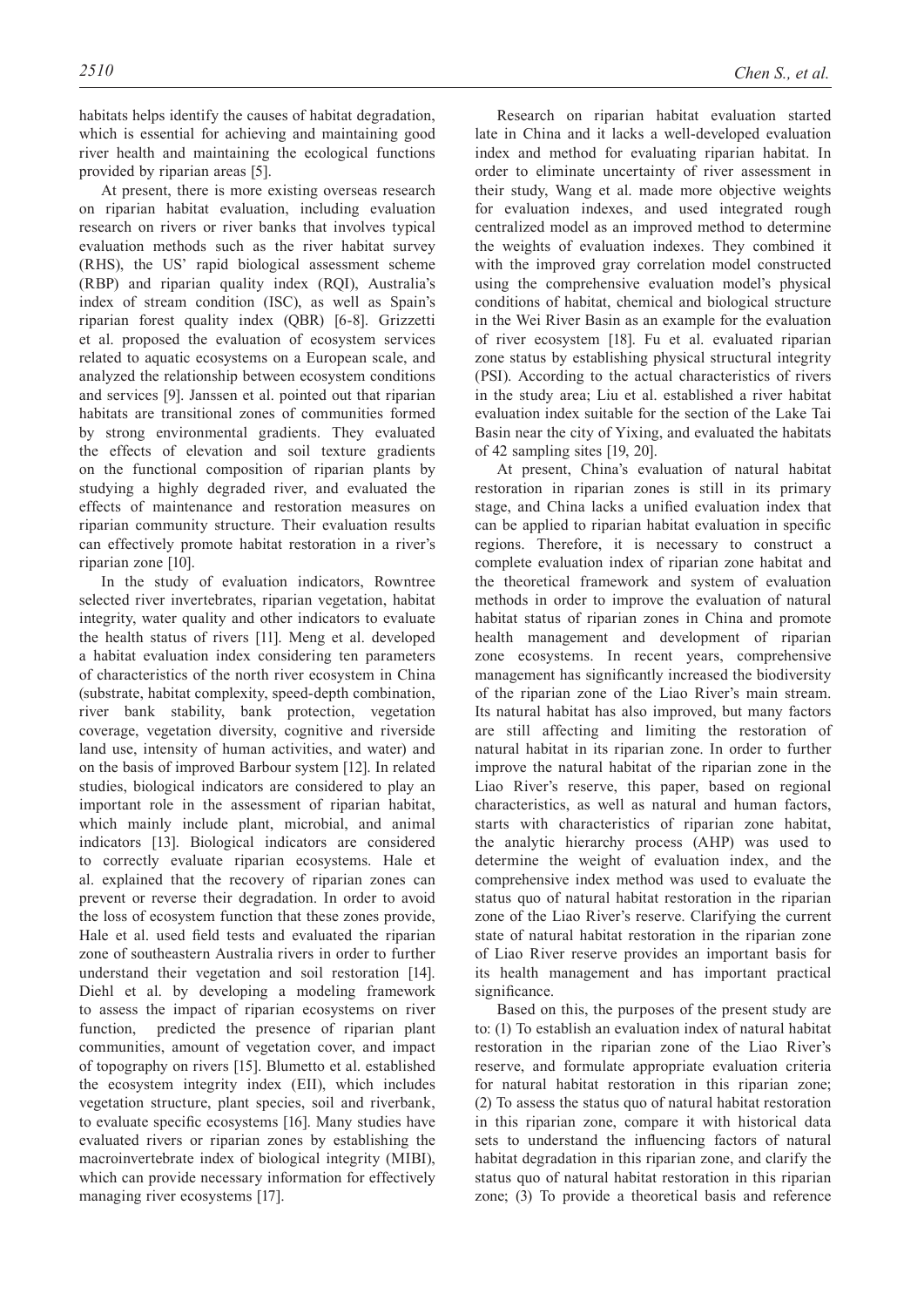significance for habitat restoration and ecological management in the Liao River's reserve.

#### **Materials and Methods**

#### Study Area

The Liao River originates from Fudedian, Changtu County, Tieling City, Liaoning Province, China, and ends at the mouth of Panjin Red Beach, with a total length of about 538 km, passing through four cities including Tieling, Shenyang, Anshan and Panjin. It is one of the most important rivers in Liaoning Province [21].

In recent years, with the comprehensive improvement of the Liao River Basin's ecosystem, this river's water quality has been greatly improved. Moreover, technology such as the  $12<sup>th</sup>$  Five-Year Plan's special Liao River water training and comprehensive repair, nature cultivation, and implementation of ecosystem restoration for riparian zones have improved the Liao River area's natural habitat. However, due to geographical characteristics and the influence of natural and artificial factors, during the natural habitat recovery process, many new problems or influencing factors, as well as obstacles to its continued recovery process, have tended to appear. Based on this and on the research of the 12th Five-Year Plan, it is urgent to evaluate the restoration status of natural habitats in the riparian zone of the Liao River's reserve.

According to the basin and other characteristics of the Liao River's reserve, a total of 23 sampling points were selected in this study to evaluate natural habitat restoration in its riparian zone. The distribution diagram of sampling points is shown in Fig. 1.

# Constructing an Evaluation Index

Principles for constructing an index: (1) Representativeness: In the process of research and evaluation, the principles of hydraulics and ecology should be followed, and the decisive indexes that can reflect the basic characteristics of riparian habitat should be selected from many influencing factors. The selected indicator factors should be representative to reflect the characteristics of riparian habitat restoration in Liao River reserve. (2) Pertinence: Riparian habitats tend to be relatively single, are subject to more human interference and influence, and also take on more functions and uses. The Liao River's regional characteristics and natural factors must be considered when constructing the index. (3) Comparability: All indicators should have relatively consistent collection and calculation methods, and evaluation results of riparian zones under different conditions should also be comparable. (4) Operability: The meaning of indicators must be clear and independent, and their standards should not be different due to different understandings of evaluation indicators, which can result in errors in evaluation results. The index data used for evaluation should be easy to collect and process, and both



Fig. 1. Distribution of sampling points in Liao River reserve.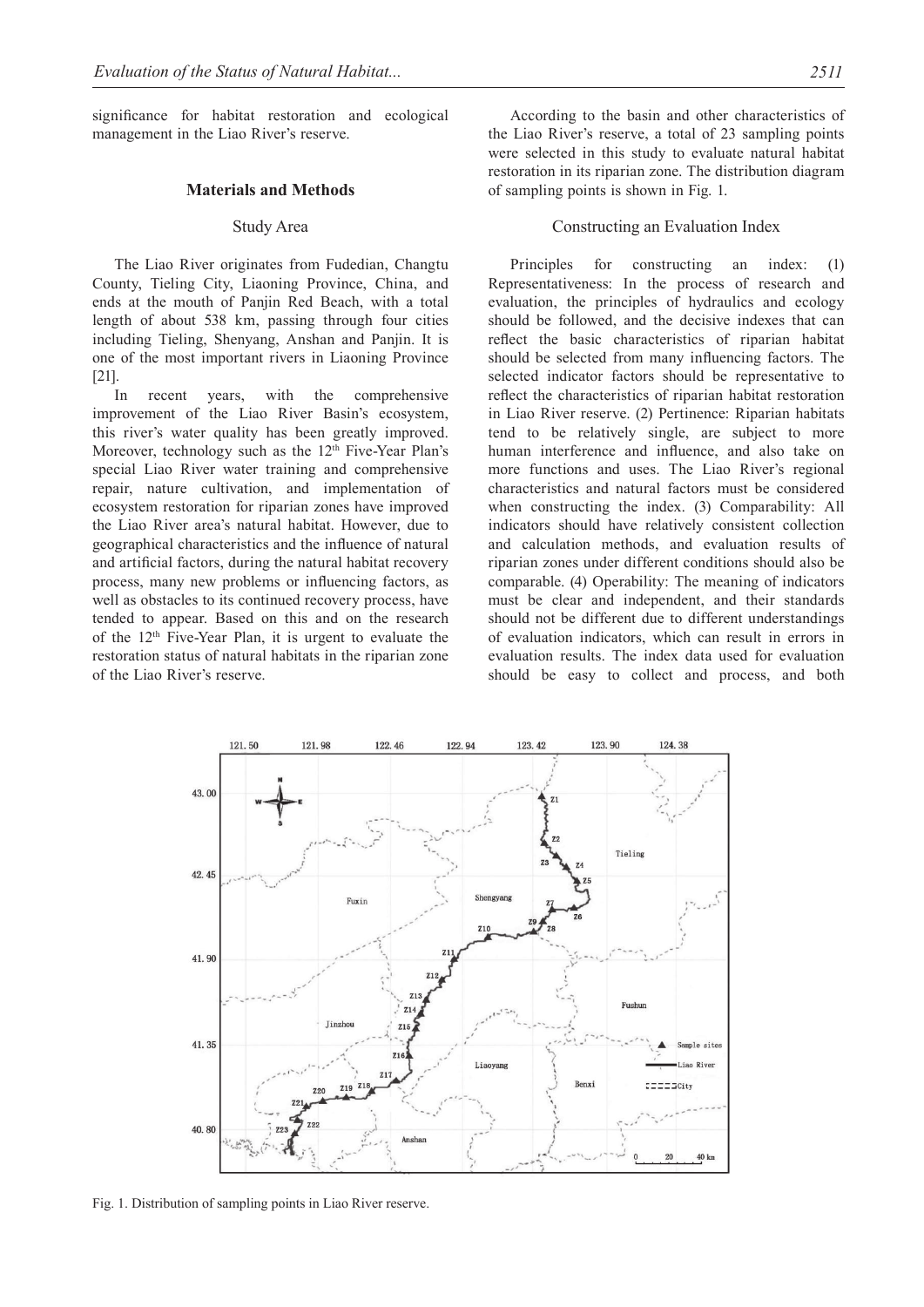qualitative description and quantitative measurement should be taken into account. (5) Comprehensive: Influencing factors of riparian habitat restoration includes many aspects. The indicators should cover many aspects that affect riparian habitat restoration, including vegetation cover, traditional hydrology, soil characteristics, land use, cultural landscape and social functions. (6) Scale: The designed indicator system is suitable for habitat evaluation in the riparian zone. Macro and micro indicators should be combined when constructing the indicator system to comprehensively reflect the characteristics of habitat restoration in the riparian zone. (7) Predictability: The selected indicators should be predictable, and future trends of riparian habitat can be predicted according to evaluation results of different stages.

#### Screening and Determination of Evaluation Indicators

Reserves in the Liao River with natural habitat restoration evaluation is the goal layer, the function of the riparian zone's natural habitat is the criterion layer, the criterion layer and characteristics of shadows and factors is the index layer, and a layered index of various indexes corresponds to the criterion layer of the influencing index factors, which are refined into several indicators (Hierarchical chart of the evaluation index for the Liao River reserve's natural habitat restoration in its riparian zone is shown in Fig. 2). This evaluation index is preliminarily determined based on the definition of riparian zones' natural habitats, and combined with Chinese and overseas river and riparian zone evaluation, related literature and data from river banks that is intended to promote stability in natural habitats, buffering function, service function, and main factors of biodiversity. This evaluation index is finally determined by using SPSS18.0 to apply principal component analysis to select its individual components.

#### Evaluation Criteria

The assessment of the status of natural habitat restoration in the riparian zone of the Liao River's reserve is based on the hierarchy, classification and criteria of evaluation indicators. According to the evaluation index of natural habitat restoration in riparian zones, the indicators of its stabilization function, buffering function, service function and biodiversity are shown in Table 1, Table 2, Table 3 and Table 4, respectively [22-24]. The evaluation criterion has five evaluation grades: excellent, good, medium, worse and bad.

#### Acquisition and Test of Evaluation Indexes

The types of bank slopes, stability of banks, stability of river beds, bottom quality, width of bank zones, river curvature, topography connectivity, activities mainly affected by human activities, abundance of recreational facilities, corridor connectivity, grazing conditions and vegetation coverage were obtained through field surveys.

Plaque fragmentation index:

$$
F = \frac{N_P - 1}{N_C} \tag{1}
$$

...where F is the plaque fragmentation index,  $N_p$  is the total number of landscape patches in the measured area and  $N_c$  is the ratio of the total area to the minimum patch area.

Index calculation method of wetland retention:

$$
Wetland retention = \frac{Watershed wetland area}{Basin area} \times 100\%
$$
 (2)

Water NH<sub>3</sub>-N, water TP: Hanna COD speedometer (HI83224);



Fig. 2. Hierarchical chart of the evaluation index for the Liao River reserve's natural habitat restoration in its riparian zone.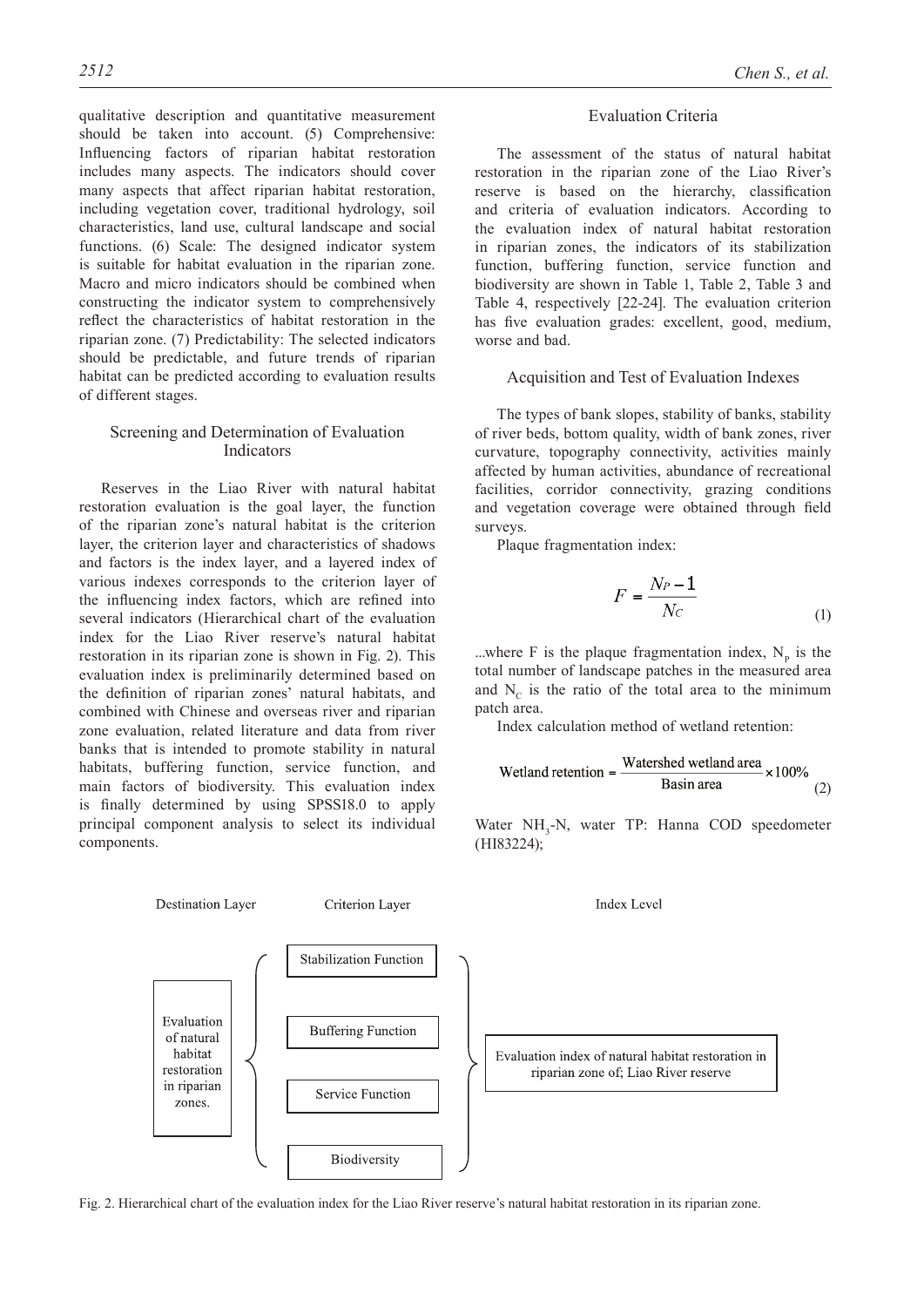| <b>Evaluation Criterion</b><br>Parameters |                                        |                                |                                                            |                                                          |                                       | Reference |
|-------------------------------------------|----------------------------------------|--------------------------------|------------------------------------------------------------|----------------------------------------------------------|---------------------------------------|-----------|
|                                           | Excellent                              | Good                           | Medium                                                     | Worse                                                    | Bad                                   |           |
| Bank slope<br>type                        | Natural prototype                      | Close to nature                | Riprap, low retaining<br>wall,<br>concrete grid vegetation | Pile stone,<br>slurry stone<br>block, dry<br>stone block | <b>Beton</b>                          | $[25]$    |
| Riparian<br>stability                     | Stable, undamaged                      | Less erosion                   | Erosion is less than $50\%$                                | Erosion ranges<br>from $50\%$ to<br>80%                  | Erosion greater<br>than $80\%$        | [26]      |
| Bed stability                             | Stable, no obvious<br>deposition       |                                | Less stable, moderate<br>deposition                        |                                                          | Seriously<br>degraded and<br>unstable | $[25]$    |
| Plaque<br>fragmentation<br>index          | < 0.2                                  | $0.2 < N \leq 0.4$             | $0.4 < N \leq 0.6$                                         | 0.6 < N < 0.8                                            | >0.8                                  | $[27]$    |
| <b>Bottom</b><br>material                 | Gravel equal to<br>greater than $80\%$ | Gravel waits at<br>$60 - 80\%$ | Gravel waits at 40%-60%                                    | Gravel waits<br>at20\% \ 40\%                            | Gravel is less<br>than $20\%$         | [26]      |
| Riparian<br>width $(m)$                   | $90 - 100$                             | $80 - 90$                      | $70 - 80$                                                  | $50 - 70$                                                | < 50                                  | [28]      |

Table 1. Criteria for evaluating the stability function of natural habitats in riparian zones.

Table 2. Criteria for evaluating the buffer function of natural habitats in riparian zones.

| Parameters                           |             |                | Reference      |                |              |                                                                                  |
|--------------------------------------|-------------|----------------|----------------|----------------|--------------|----------------------------------------------------------------------------------|
|                                      | Excellent   | Good           | Medium         | Worse          | <b>Bad</b>   |                                                                                  |
| Water, $NH3-N$ (mg/L)                | < 0.015     | $\leq 0.5$     | $\leq 1.0$     | $\leq1.5$      | $\leq 2.0$   | Environmental quality standards for<br>surface water of China (GB 3838-2002)     |
| Water, $TP(mg/L)$                    | < 0.02      | $\leq 0.1$     | < 0.2          | $\leq 0.3$     | $\leq 0.4$   | Environmental quality standards for<br>surface water of China (GB 3838-2002)     |
| Water, Cu (mg/L)                     | $\leq 0.01$ | $\leq1.0$      | $\leq 1.0$     | $\leq 1.0$     | $\leq1.0$    | Environmental quality standards for<br>surface water of China (GB 3838-2002)     |
| Water, DO (mg/L)                     | $\geq 7.5$  | $5 - 7.5$      | $3 - 5$        | $2 - 3$        | $\leq$ 2     | Environmental quality standards for<br>surface water of China (GB 3838-2002)     |
| Soil, AK (mg/kg)                     | >200        | $150 - 200$    | $100 - 150$    | $50 - 100$     | < 50         | Nutrient classification standards for the<br>second national soil census (China) |
| Soil, TN (g/kg)                      | $\geq 2.0$  | $1.5 - 2.0$    | $1.0 \sim 1.5$ | $0.5 \sim 1.0$ | < 0.5        | Nutrient classification standards for the<br>second national soil census (China) |
| Soil, Cu (mg/kg)                     | $\leq$ 35   | $35 - 50$      | $50 - 100$     | $50 - 100$     | $100 - 400$  | Soil environmental quality standards of<br>China(GB 15618-2018)                  |
| Soil, $Cr$ (mg/kg)                   | $\leq 90$   | $90 - 250$     | $250 - 300$    | $300 - 350$    | $350 - 500$  | Soil environmental quality standards of<br>China (GB 15618-2018)                 |
| <b>ACP</b>                           | $45 - 50$   | $40 - 45$      | $30 - 40$      | $20 - 30$      | $20$         | $[25]$                                                                           |
| ALP                                  | $\geq 60$   | $50 - 60$      | $40 - 50$      | $30 - 40$      | $\leq 30$    | $[29]$                                                                           |
| Urease                               | $\geq 1000$ | $900 - 1000$   | $800 - 900$    | $700 - 800$    | $\leq 700$   | $[29]$                                                                           |
| Channel curvature                    | >3          | $\overline{3}$ | $\overline{2}$ | 1              | $\mathbf{0}$ | $[25]$                                                                           |
| Topographic connectivity             | $0.1 - 0.5$ | $0.5 - 0.9$    | $0.9 - 1.3$    | $1.3 - 1.8$    | >1.8         | $[30]$                                                                           |
| Wetland conservation<br>ratio $(\%)$ | >30         | $20 - 30$      | $10 - 20$      | $5 - 10$       | $<$ 5        | $[25]$                                                                           |

Annotation: TP: total phosphorus. AK: available potassium. ACP: acid phosphatase. ALP: alkaline phosphatase.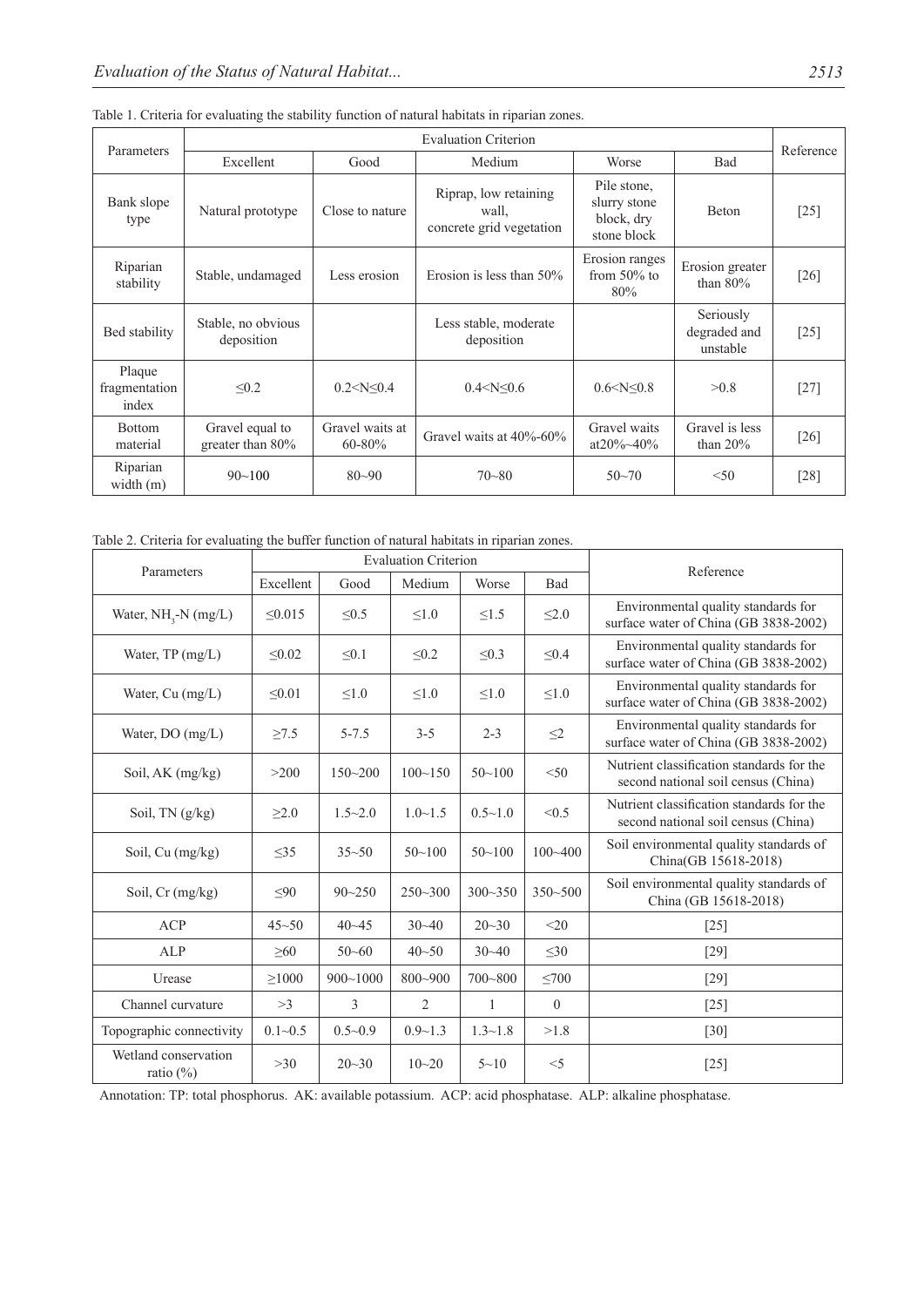| Parameters                               |                               |                            | <b>Evaluation Criterion</b>             |                          |                                | Reference |
|------------------------------------------|-------------------------------|----------------------------|-----------------------------------------|--------------------------|--------------------------------|-----------|
|                                          | Excellent                     | Medium<br>Good             |                                         | Worse                    | Bad                            |           |
| Human beings mainly<br>affect activities | Very little human<br>activity | Walk or bike<br>less       | Walk or bike<br>more                    | Less motor<br>vehicle    | More motor<br>vehicles         | [26]      |
| Abundance of recreational<br>facilities  | $\geq 5$                      | $3 - 4$                    | $\mathfrak{D}$                          |                          | $\theta$                       | [25]      |
| Corridor connectivity                    | Unblocked                     | Little obstacles           | Interrupt<br>$1\text{-}2 \text{ times}$ | Interrupt<br>$3-5$ times | Interrupt more<br>than 5 times | [25]      |
| Grazing conditions                       | Without                       | On one side of<br>the less | On one side<br>more                     | Less on<br>both sides    | More on both sides             | [31]      |

Table 3. Criteria for evaluating the service function of natural habitats in riparian zones.

Table 4. Criteria for evaluating the biodiversity of natural habitats in riparian zones.

| Parameters                            |           | Reference     |                |               |             |        |
|---------------------------------------|-----------|---------------|----------------|---------------|-------------|--------|
|                                       | Excellent | Good          | Medium         | Worse         | Bad         |        |
| Vegetation coverage activities $(\%)$ | $\geq 80$ | $60 - 80$     | $40 - 60$      | $10 - 40$     | $\leq 10$   | $[30]$ |
| Simpson index of vegetation           | $0.8 - 1$ | $0.6 - 0.8$   | $0.4 \sim 0.6$ | $0.2 - 0.4$   | $\leq 0.2$  | $[32]$ |
| Vegetation evenness index             | >0.8      | $0.7 - 0.8$   | $0.6 - 0.7$    | $0.5 - 0.6$   | $\leq 0.5$  | $[32]$ |
| Microbial Shannon-Wiener index        | >10       | $9.5 \sim 10$ | $9.0 - 9.5$    | $8.5 - 9.0$   | $\leq 8.5$  | $[33]$ |
| Microbial OTUs                        | >2600     | $2200 - 2600$ | 1900~2200      | $1500 - 1900$ | $\leq 1500$ | $[33]$ |

Water DO: Hash multiparameter water quality analyzer. Water Cu, soil Cu and soil Cr: atomic absorption spectrophotometer;

Soil available potassium (AK) and soil total nitrogen (TN): TRF-4A high-intelligence soil tester;

Simpson index of vegetation diversity (D) computational formula:

$$
D = 1 - \sum_{i=1}^{s} P_i^2
$$
 (3)

Plant evenness index (J') computational formula:

$$
J' = H'/\ln S \tag{4}
$$

...where Pi is the importance of species i, S is the number of species in the plot, H' is the Shannon-Wiener diversity index [34, 35].

Microbial Shannon-Wiener diversity index, microbial OTUs: high throughput sequencing analysis [36, 37].

## Evaluation Method

The comprehensive index method adopts the method of weighted sum between the index data and the weight, which is not limited to whether the index is quantified. The evaluation results are based on each indicator's different weights that change as each indicator changes, and are accurate. This method's key point is that field investigation and expert consultation should be carried out before establishing an indicator system in order to create indicator weights that align more with the research area. Therefore, the comprehensive index method is suggested to evaluate the restoration status of natural habitat in Liao River reserve's riparian zone [38, 39].

- Evaluation steps of comprehensive index method:
- (1) Determine the current status of each indicator;
- (2) Assign each evaluation index according to evaluation criteria;
- (3) Calculate the composite index:

$$
E = \sum_{i=1}^{n} \lambda i \times Wi \tag{5}
$$

...where E is the comprehensive index, n is the number of evaluation indicators,  $\lambda_i$  is the assigned value of each evaluation index, and  $W_i$  is the weight of each evaluation index.

# **Results and Discussion**

#### Stabilization Function

Stable riparian zones can provide effective habitats and food sources for plants and animals, thus enriching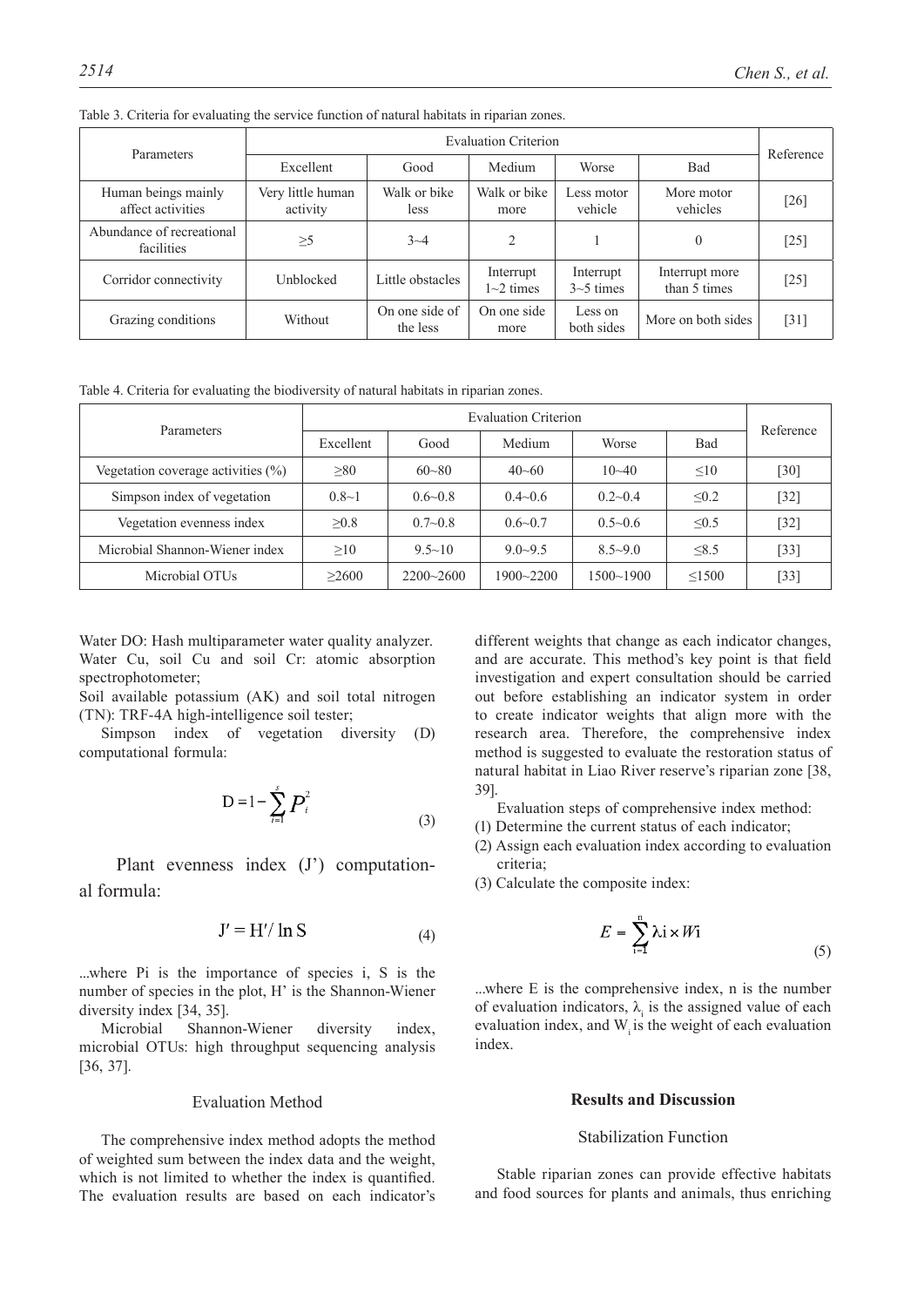|  |  |  |  | Table 5. Stability index data of natural habitat in the Liao River reserve's riparian zone. |
|--|--|--|--|---------------------------------------------------------------------------------------------|
|--|--|--|--|---------------------------------------------------------------------------------------------|

| Sampling        |                                                |                                                                  |                                                                     | Plaque                 |                                                |             | Riparian width |
|-----------------|------------------------------------------------|------------------------------------------------------------------|---------------------------------------------------------------------|------------------------|------------------------------------------------|-------------|----------------|
| point           | Slope types                                    | Riparian stability                                               | Bed stability                                                       | fragmentation<br>index | Bottom material                                | left        | right          |
| Z1              | Natural prototype                              | Relatively stable                                                | stable                                                              | 0.2                    | Bad                                            | 70          | 190            |
| Z <sub>2</sub>  | Natural prototype                              | Relatively stable                                                | stable                                                              | 0.2                    | Bad                                            | 40          | 150            |
| Z3              | Gabion revetment                               | Relatively stable                                                | Secondary sludge                                                    | 0.3                    | Big Stone,<br>excellent                        | 80          | 1000           |
| Z4              | Near natural<br>prototype                      | Medium                                                           | Stable                                                              | 0.3                    | Big Stone, medium                              | 123         | 50             |
| Z <sub>5</sub>  | Near natural<br>prototype                      | Worse                                                            | Silt seriously,<br>unstable                                         | 0.5                    | silver sand, bad                               | 400         | 430            |
| Z <sub>6</sub>  | Rockfill, Worse                                | Relatively stable                                                | Stable, many plants                                                 | 0.5                    | Big Stone, medium                              | 120         | 110            |
| Z7              | Near natural<br>prototype, Scouring<br>serious | Relatively stable                                                | Silt more, Herbs<br>less, medium                                    | 0.5                    | Sludge, sand, bad                              | 150         | 160            |
| Z8              | Natural prototype,<br>No flushing              | Stable                                                           | Excellent                                                           | 0.2                    | Big Stone,<br>excellent                        | 140         | 150            |
| Z9              | Near natural<br>prototype, flushing            | Serious<br>degradation, bad                                      | Serious degradation,<br>bad                                         | 0.5                    | Little big stone,<br>main sand, Worse          | 105         | 130            |
| Z10             | Natural prototype                              | Left bank light,<br>right bank without<br>erosion                | Serious degradation,<br>bad                                         | 0.5                    | Main big stone,<br>silver sand,<br>medium      | 100         | 80             |
| Z11             | Near natural<br>prototype                      | Extreme<br>degradation                                           | Serious degradation,<br>unstable                                    | 0.7                    | Big Stone, sludge,<br>Middle for sand,<br>poor | 500         | 800            |
| Z12             | Near natural<br>prototype                      | Upper stability,<br>interception<br>degradation                  | No shoals in the<br>upstream and no<br>serious in the<br>downstream | 0.2                    | Sand, Little stone,<br>bad                     | 120         | 100            |
| Z13             | Near natural<br>prototype                      | Worse                                                            | Secondary sludge,<br>unstable                                       | 0.5                    | Sand, no big stone,<br>bad                     | 500         | 900            |
| Z14             | rockfill                                       | Right slope<br>protection, stable                                | Instability, Silt more                                              | 0.7                    | Less big stone,<br>more sandy, mud,<br>bad     | 350         | 300            |
| Z15             | Natural prototype                              | Unstable, bad                                                    | Silt more, bad                                                      | 0.7                    | Silver sand, sludge,<br>bad                    | $\geq$ 1000 | 300            |
| Z16             | Near natural<br>prototype                      | Part of the slope<br>protection, Serious<br>erosion, instability | More shallow, bad                                                   | 0.5                    | Big Stone, silver<br>sand, bad                 | 300         | 220            |
| $\rm Z17$       | Near natural p<br>rototype (rockfill)          | Less than 50%<br>scour, Relatively<br>stable                     | Secondary<br>degeneration,<br>shallow, medium                       | 0.5                    | Silver sand, bad                               | 232.1       | 137.8          |
| Z18             | rockfill                                       | Instability                                                      | Secondary sludge,<br>Relatively stable                              | 0.5                    | Sludge, bad                                    | 370         | 50             |
| Z19             | Natural prototype                              | Medium                                                           | Secondary sludge                                                    | 0.5                    | Silt more, bad                                 | 210         | 30             |
| Z20             | Natural prototype                              | Good                                                             | Secondary sludge                                                    | 0.3                    | Secondary sludge                               | 40          | 30             |
| Z21             | Natural prototype                              | Stable, excellent                                                | Stable                                                              | 0.2                    | No silt, Big stone,<br>excellent               | 500         | 550            |
| Z22             | Natural prototype                              | Stable                                                           | Stable                                                              | 0.2                    | Sludge, Big Stone,<br>bad                      | 10          | 30             |
| Z <sub>23</sub> | Natural prototype                              | Stable                                                           | Stable                                                              | 0.2                    | Sludge, No stone                               | >1000       | >1000          |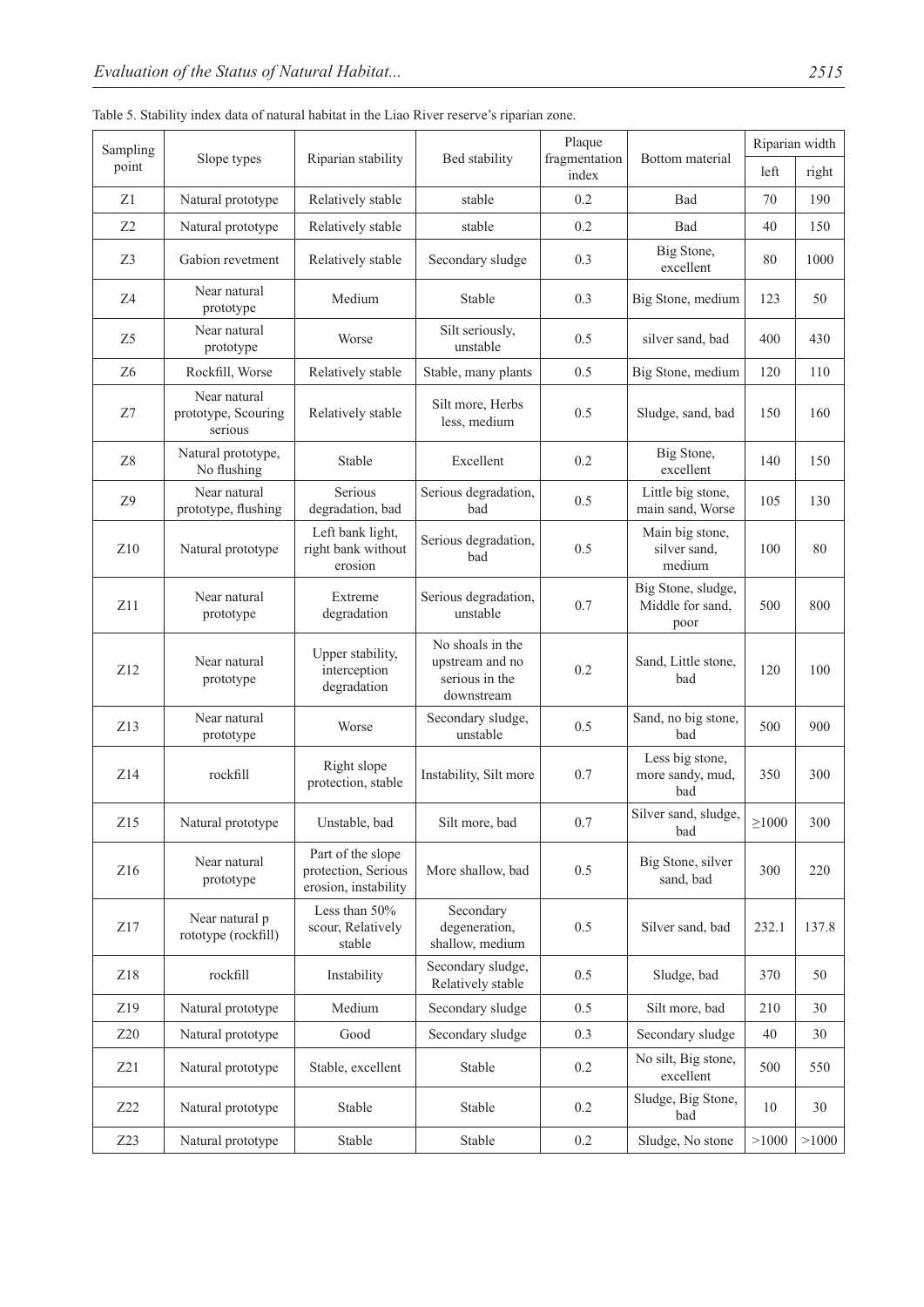| Topographic<br>connectivity<br>curvature<br>Channel | 0.4                     |               |                |              |        |               |               |                          | 4.67%                    | 4.67%         | 4.67%       | 4.67%         | 2.88%           | 2.88%            | 2.88%            | 4.67%           | 4.67%  | 4.67%            | 4.67%           | 4.67%                    | 84.1%                    | 84.1%                    | 84.1%           |
|-----------------------------------------------------|-------------------------|---------------|----------------|--------------|--------|---------------|---------------|--------------------------|--------------------------|---------------|-------------|---------------|-----------------|------------------|------------------|-----------------|--------|------------------|-----------------|--------------------------|--------------------------|--------------------------|-----------------|
|                                                     |                         | 0.6           | 0.4            | 0.4          | 0.4    | 1.5           | 0.4           | 0.4                      | 0.4                      | 0.6           | 0.4         | 0.4           | 0.4             | $\overline{1.0}$ | $\overline{1.0}$ | 0.4             | 0.4    | $\overline{1.0}$ | 1.0             | 2.0                      | 0.4                      | 0.4                      | 0.4             |
|                                                     |                         | $\mathcal{L}$ | 3              | $\sim$       | 3      | $\mathcal{L}$ | $\mathcal{L}$ | $\overline{\phantom{0}}$ | $\overline{\phantom{0}}$ | $\mathcal{L}$ | $\tilde{3}$ |               | $\mathbf{\sim}$ | 4                | $\epsilon$       |                 | $\sim$ | $\sim$           | $\mathbf{\sim}$ | $\overline{\phantom{0}}$ | $\overline{\phantom{0}}$ | $\overline{\phantom{0}}$ | $\mathbf{\sim}$ |
| Urease                                              | 1011.96                 | 1126.34       | 882.01         | 1078.76      | 954.30 | 1052.68       | 945.61        | 679.31                   | 1025.22                  | 841.29        | 897.57      | 940.12        | 946.98          | 813.83           | 995.027          | 1082.88         | 644.99 | 739.71           | 1018.36         | 769.91                   | 624.41                   | 654.61                   | 960.71          |
| ALP                                                 | 57.37                   | 44.76         | 59.42          | 63.97        | 42.62  | 57.71         | 44.84         | 33.46                    | 33.62                    | 51.12         | 63.76       | 49.94         | 54.34           | 44.14            | 63.52            | 62.82           | 44.99  | 62.42            | 46.02           | 50.96                    | 63.37                    | 61.17                    | 61.09           |
| ACP                                                 | 45.66                   | 37.95         | 30.56          | 24.65        | 30.41  | 42.04         | 42.51         | 23.83                    | 34.45                    | 33.75         | 31.77       | 32.41         | 25.99           | 38.95            | 26.81            | 32.41           | 46.24  | 36.90            | 26.63           | 42.33                    | 34.74                    | 42.39                    | 47.18           |
| $Cr$ (mg/kg)<br>Soil,                               | 38.58                   | 15.00         | 30.775         | 14.925       | 30.075 | 35.5          | 24.65         | 19.98                    | 30.05                    | 45.98         | 11.15       | 37.60         | 24.88           | 38.03            | 45.00            | 35.10           | 30.30  | 44.80            | 45.40           | 30.68                    | 47.45                    | 16.03                    | 45.13           |
| Soil, Cu<br>(mg/kg)                                 | 9.60                    | 11.05         | 26.75          | 7.43         | 19.08  | 18.00         | 10.28         | 23.28                    | 26.93                    | 19.05         | 9.53        | 16.05         | 10.78           | 15.39            | 24.15            | 15.05           | 18.20  | 30.35            | 12.93           | 38.18                    | 16.43                    | 27.20                    | 32.70           |
| Soil, TN<br>(g/kg)                                  | 30.97                   | 31.40         | 29.65          | 4.54         | 21.85  | 47.00         | 13.50         | 2.90                     | 27.29                    | 25.80         | 2.05        | 16.70         | 14.70           | 26.15            | 4.10             | 21.34           | 8.985  | 10.00            | 17.25           | 4.96                     | 5.17                     | 71.50                    | 64.65           |
| Soil, AK $(\text{mg/kg})$                           | 250.60                  | 387.75        | 339.70         | 125.65       | 351.45 | 214.35        | 72.50         | 30.25                    | 117.65                   | 5.85<br>GJ.   | 40.10       | \$5.95<br>GJ. | 30.80           | 50.55            | 41.15            | 9.29            | 40.30  | 238.8            | 97.10           | 135.90                   | 147.40                   | 205.65                   | 300.63          |
| Water, DO<br>$(\mathrm{mgL})$                       | 9.51                    | 9.67          | 12.91          | 13.69        | 9.69   | 12.13         | 9.00          | 8.65                     | 10.93                    | 7.29          | 8.83        | 8.86          | 10.42           | 9.69             | 9.22             | 9.32            | 8.34   | 7.64             | 6.46            | 8.06                     | 8.46                     | 7.69                     | 9.93            |
| Water, Cu<br>$(\mathrm{mg/L})$                      | 6.75                    | 2.75          | 7.00           | 5.75         | 8.00   | 4.25          | 5.25          | 6.75                     | 8.25                     | $7.00\,$      | 4.75        | 2.98          | 6.75            | 7.50             | 4.75             | 5.75            | 5.75   | 5.00             | 5.75            | $10.00$                  | 7.125                    | 8.25                     | 7.75            |
| Water, TP<br>$(\mathrm{mgL})$                       | 0.24                    | 0.22          | 0.25           | 0.14         | 0.15   | 0.24          | 0.20          | 0.30                     | 0.19                     | 0.20          | 0.13        | 0.25          | 0.25            | 0.12             | 0.18             | 0.29            | 0.28   | 0.27             | 0.16            | 0.26                     | 0.23                     | 0.30                     | 0.29            |
| Water, AN<br>(mg/L)                                 | 0.35                    | 0.23          | 0.37           | 0.30         | 0.14   | 0.35          | 0.32          | 0.12                     | 0.14                     | 0.35          | 0.48        | 0.43          | 0.53            | 0.52             | 0.28             | 0.34            | 0.28   | 0.24             | 0.41            | 0.23                     | 0.28                     | 0.17                     | 0.54            |
|                                                     | $\overline{\mathbf{z}}$ | $\mathbb{Z}$  | $\mathbb{Z}^3$ | $\mathbb{Z}$ | Z5     | 26            | Z7            | Z8                       | Z <sub>9</sub>           | <b>Z10</b>    | Z11         | Z12           | <b>Z13</b>      | Z14              | Z <sub>15</sub>  | Z <sub>16</sub> | Z17    | <b>Z18</b>       | Z <sub>19</sub> | <b>Z20</b>               | <b>Z21</b>               | Z22                      | Z3              |
|                                                     | Sampling<br>points      |               |                |              |        |               |               |                          |                          |               |             |               |                 |                  |                  |                 |        |                  |                 |                          |                          |                          |                 |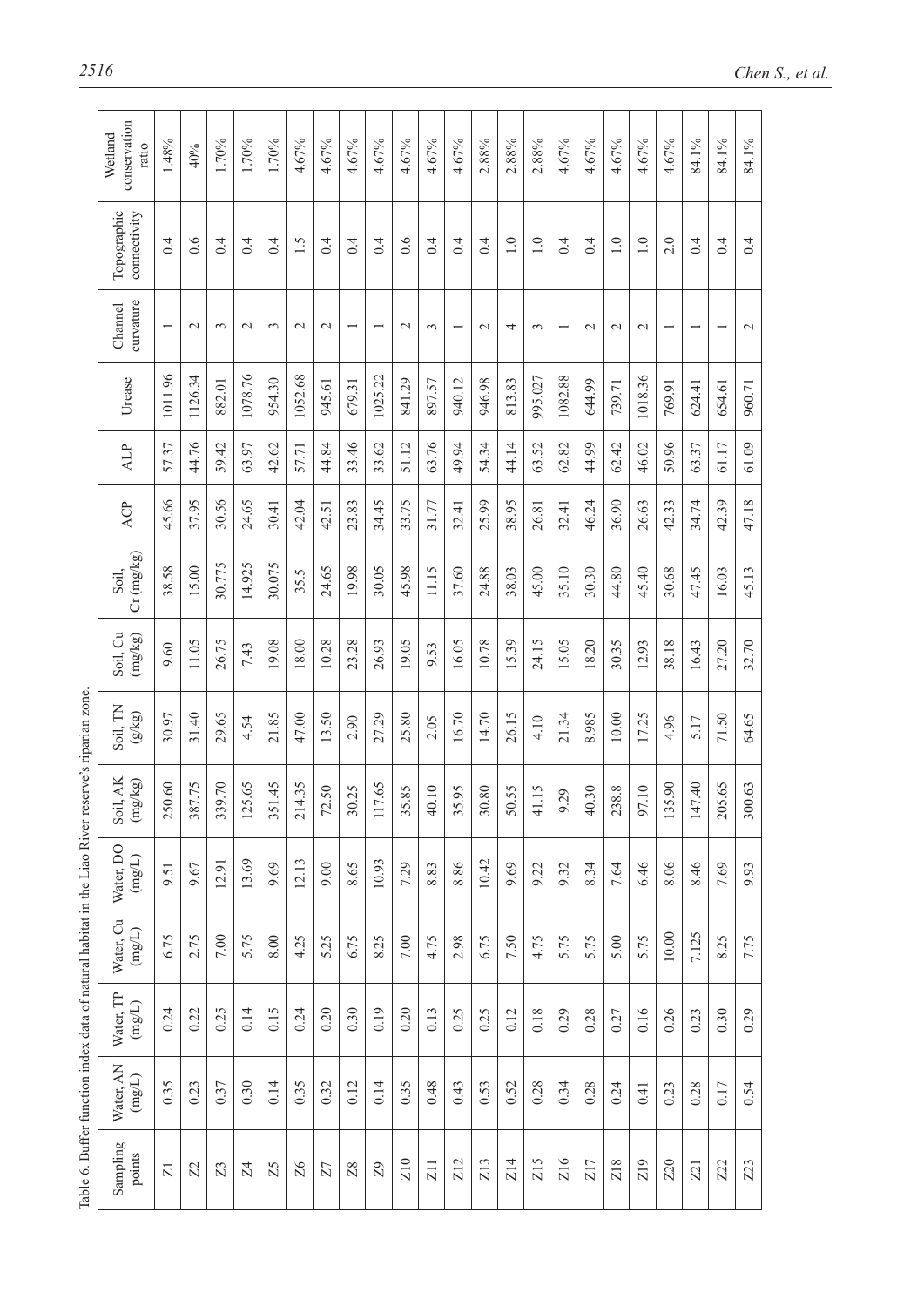biodiversity. The stability function includes two aspects: environmental stability and species stability. The stability function of the evaluation index for natural habitat restoration in the Liao River reserve's riparian zone includes six indicators, and the index data are shown in Table 5.

Based on a field investigation of 23 sampling points in the Liao River reserve, it can be concluded that 10 types of bank slopes in the riparian zone of this reserve are natural prototypes, and 9 types are near-natural prototypes. The Liao River Basin has 5 riparian zones in stable and unstable states, accounting for 21.7% of the whole basin. Artificial revetment measures are incomplete, resulting in serious erosion of some bank slopes and affecting riparian stability. Among the sampling points, 30.4% of riverbed stability was in a stable state, and most of the riverbeds had varying degrees of deposition or degradation. Riverbed stability was closely related to river biodiversity. The stabilization function of riparian natural habitat in the Liao River's reserve needs improvement, and riparian zone stability can be improved by increasing slope protection and reducing human activities to provide more stable habitats for animals and plants, which can enhance the function of riparian natural habitat.

#### Buffer Function

When the riparian zone is disturbed by human activities or destroyed by natural disasters, this zone's self-regulation ability reduces destruction and interference. The buffer function of the evaluation index for natural habitat restoration in the Liao River reserve's riparian zone includes 14 indicators, whose data are shown in Table 6.

River water quality is an important index that affects the function of rivers and has a direct impact on plants, animals and microorganisms in rivers. The water quality of the Liao River's main stream has been specially treated during the 12<sup>th</sup> Five-Year Plan, and it has exceeded grade V in the Environmental Quality Standard for Surface Water (GB 3838-2002). In this study, the maximum value of ammonia nitrogen content in the water is 0.54 mg/L and the minimum value is 0.12 mg/L, both exceeding grade IV. The maximum value of total phosphorus content in the water body is 0.3 mg/L, and the minimum value is 0.12 mg/L, which all meet the quality standards of class IV and above. The content of heavy metal Cu in the water reaches the quality standard of class I. The maximum value of DO content in the water is 13.69 mg/L, and the minimum value is 7.29 mg/L, both of which have reached the quality standard of class II. According to the Soil Environmental Quality Standard (GB 15618-1995), the heavy metal content in the Liao River reserve's riparian zone did not exceed the standard. According to the nutrient grading standard of China's second national soil survey, the soil TN content in the Liao River reserve's riparian zone reached the level of grade II and above, AK content in the riparian zone of some sampling sites was low, and AK content in the Hongmiaozi sampling site was 9.285 mg/kg, which was very low, so the soil at the sampling site could not meet the needs of crop growth. In the Liao River reserve, the sampling site with the highest wetland retention rate is the Red Beach sampling site, which is a wetland ecotourism scenic spot and its functions are to protect biodiversity, improve water quality and regulate climate.

#### Service Function

When the riparian zone is disturbed by human activities or destroyed by natural disasters, this zone's self-regulation ability will reduce destruction and interference. The buffer function of the evaluation index for natural habitat restoration in the Liao River reserve's riparian zone includes 14 indicators, whose data are shown in Table 7.

Based on the field investigation of service function, it can be concluded that recent human activities in the Liao River's reserve have seriously disturbed this area, and it has relatively few recreational facilities. Human activities such as dredging and fishing are frequent in some areas, which have a negative impact on the restoration of natural habitats in the riparian zone. In addition, in recent years, the grazing situation in the Liao River has greatly increased, resulting in poor restoration of vegetation diversity and soil microbial diversity in riparian zones, thus impeding the sustainable restoration of natural habitats in the Liao River reserve's riparian zone.

#### **Biodiversity**

The riparian zone's biodiversity can directly reflect the degree of its natural recovery and has the functions of water conservation and purification as well as disaster prevention and control through filtration, infiltration, absorption and interception of the riparian vegetation zone. The riparian zone's biodiversity evaluation can provide some references for its ecosystem and river health evaluations, and also can provide some basis for its ecological construction and restoration [40, 41]. The biodiversity function of the evaluation index established in this paper includes 5 indicators: vegetation Simpson diversity (Fig 3), vegetation uniformity (Fig. 4), vegetation coverage (Fig. 5), microbial Shannon diversity (Fig. 6) and microbial OTUs (Fig. 7).

Simpson diversity index can reflect the degree of dominance of plant species in plant communities. According to field survey data, Simpson diversity index of the Liao River's 23 sampling points is between 0.153 and 0.781, with an average value of 0.558. Among them, Simpson diversity index's highest sampling point appeared at Shuan'an Bridge with an index of 0.781, indicating that it had a large dominance of plants. Simpson diversity index's lowest sampling point was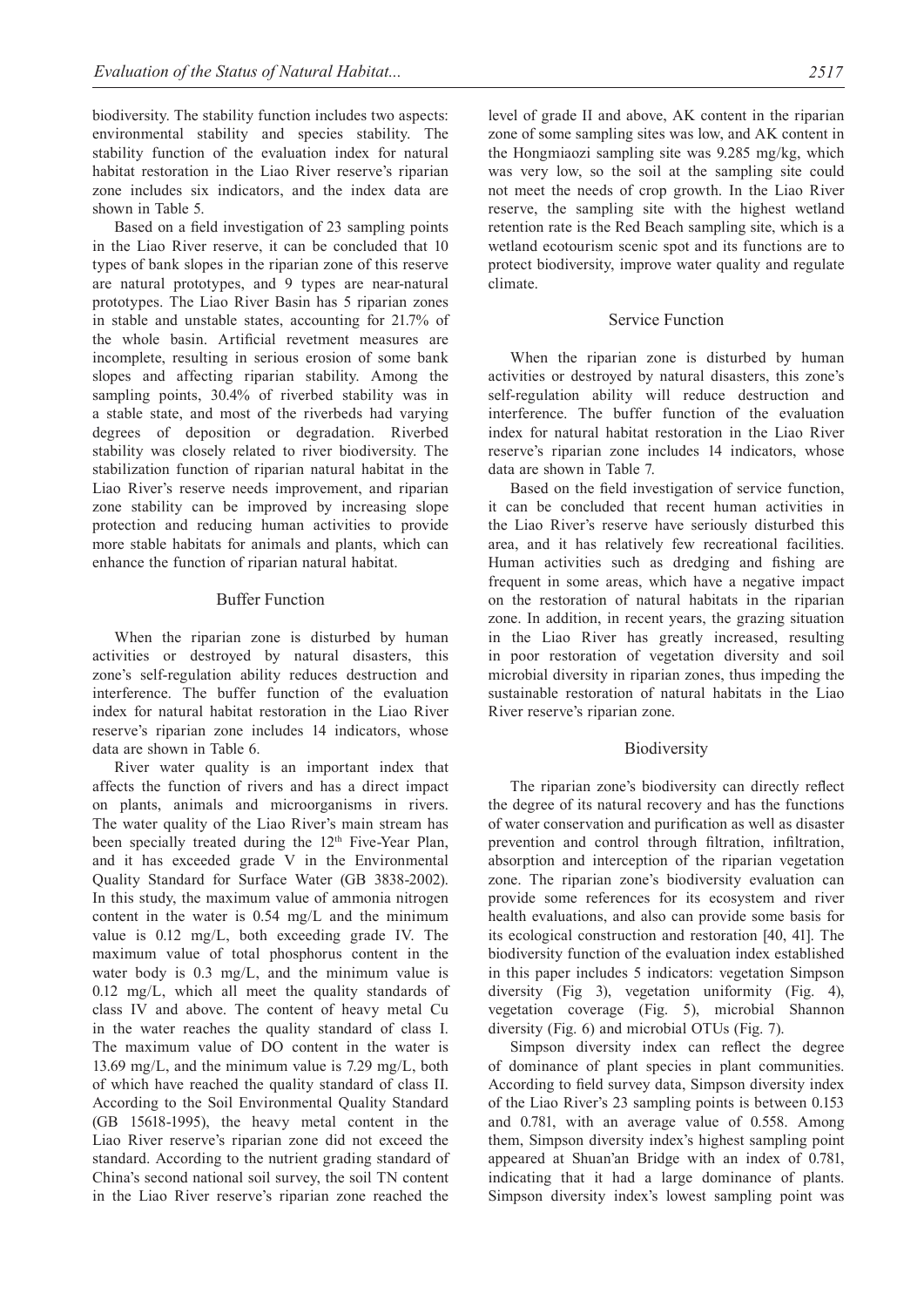| Sampling<br>points | Human beings mainly affect<br>activities           | Abundance of recreational<br>facilities | Corridor<br>connectivity | Grazing conditions |
|--------------------|----------------------------------------------------|-----------------------------------------|--------------------------|--------------------|
| Z1                 | Little human activity                              | Landscape units                         | Little obstacles         | None               |
| Z <sub>2</sub>     | Motor vehicles                                     | Angling                                 | Unblocked                | None               |
| Z <sub>3</sub>     | Human, Motor vehicles                              | None                                    | Interrupt one            | More on right bank |
| Z4                 | Less motor vehicles, Less humans,<br>Catching fish | None                                    | Unblocked                | Less               |
| Z <sub>5</sub>     | Grazing                                            | None                                    | Little obstacles         | Less               |
| Z <sub>6</sub>     | Less motor vehicles, Less angling                  | None                                    | Little obstacles         | None               |
| Z7                 | Less motor vehicles, Angling, Swim-<br>ming        | None                                    | Unblocked                | More               |
| Z8                 | Angling                                            | None                                    | Unblocked                | More               |
| Z9                 | Angling, Swimming                                  | Landscape units                         | Little obstacles         | Less               |
| Z10                | Angling, Digging sand                              | Landscape units, Rubber dam             | Little obstacles         | Medium             |
| Z11                | Angling, Digging sand                              | None                                    | Unblocked                | More               |
| Z12                | Catching fish                                      | Landscape units, Rubber dam             | Unblocked                | None               |
| Z13                | Catching fish                                      | Floating bridge                         | Unblocked                | Common             |
| Z14                | None                                               | None                                    | Interrupt two            | More on one side   |
| Z15                | None                                               | None                                    | Little obstacles         | More               |
| Z16                | None                                               | Landscape units                         | Unblocked                | None               |
| Z17                | Less motor vehicles                                | None                                    | Unblocked                | Present            |
| Z18                | Floating bridge, More motor vehicles               | None                                    | Little obstacles         | None               |
| Z19                | Less motor vehicles                                | None                                    | Little obstacles         | None               |
| Z20                | Less motor vehicles                                | Landscape units                         | Interrupt two            | None               |
| Z21                | Less humans, Less motor vehicles                   | Landscape units                         | Unblocked                | None               |
| Z22                | Less motor vehicles                                | None                                    | Unblocked                | None               |
| Z <sub>23</sub>    | Little human activity                              | Excellent                               | Unblocked                | None               |

Table 7. Service index data of natural habitat in the Liao River reserve's riparian zone.



Fig. 3. Simpson diversity index of riparian vegetation in the Liao River's main stream.



Fig. 4. Pielou evenness index of the Liao River's main stream's riparian zone.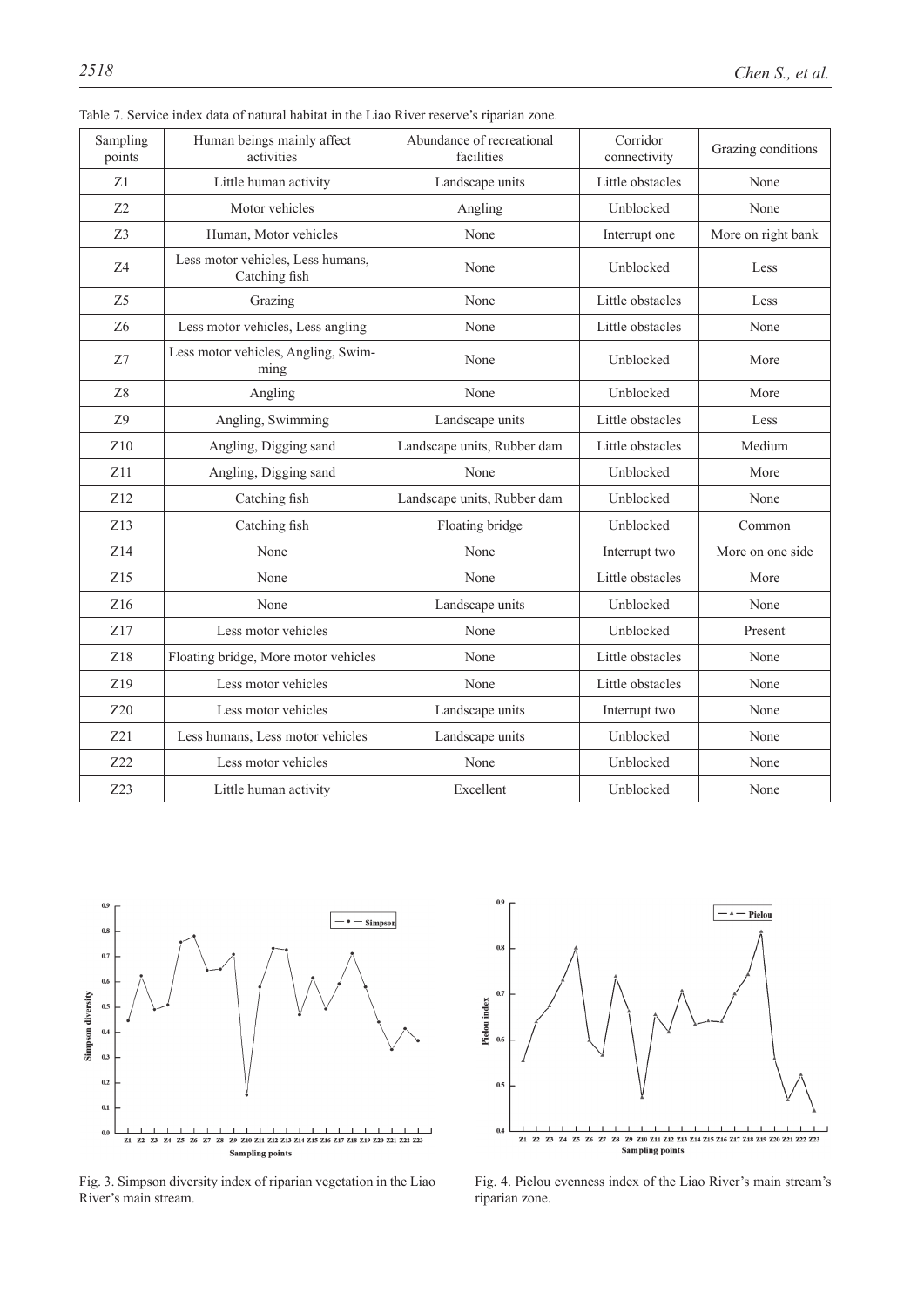

Fig. 5. Vegetation coverage of the Liao River's main stream's riparian zone.

found at Mahushan Bridge, and its diversity index was 0.153.

Pielou evenness index reflects the uniformity of distribution of the number of each individual species across an area, as well as direct evidence of responses of plant species and growth conditions [35]. According to an investigation of the Liao River reserve's riparian zone vegetation, it can be concluded: the Pielou evenness index of the Liao River's 23 sample areas was between 0.445~0.837, and the average Pielou evenness index was 0.635. In the Liao River's main stream, the highest point of plant evenness index in its riparian zone was 0.837. It appeared in Lengdong Bridge, indicating that the species distribution degree at this sampling point was good, and its plant growth condition was higher than that of other sampling points. The lowest point was 0.445, which appeared at the Red Beach's estuary, indicating that this sampling point's



Fig. 6. Microbial Shannon diversity in the Liao River's main stream. Fig. 7. Microbial quantity in the Liao River's main stream.

plant growth condition was poor compared with other sampling points.

According to research on the Liao River's riparian zone vegetation coverage situation, it can be concluded that the average vegetation coverage of the Liao River's 23 sampling points was 74.19%, and as the vegetation coverage apogee, the Shuang'an Bridge sampling point's vegetation coverage reached 97.67%. Shuang'an Bridge has artificial vegetation revetment, less human activities, and no grazing. Therefore, this sampling point's vegetation recovery is good, and its vegetation coverage rate is higher than other sampling points. The lowest point occurred at Hongmiaozi, with the lowest vegetation coverage at only 40%. Poplar and willow species were abundant at the Hongmiaozi sampling site's riparian zone, while there were relatively few herbs, so they had a relatively low level of vegetation coverage.

The Shannon-Weiner diversity index can reflect the complexity of microbial community structure and function. Based on high-throughput sequencing analysis of soil microorganisms, it can be concluded that the mean Shannon diversity index in the Liao River reserve's riparian zone is 9.55, and the Shannon diversity index of the Xiguchengzi sampling site is the highest (10.095), indicating that this sampling site's microbial diversity is significantly higher than that of other sampling sites. The Shannon diversity index of the Red Beach estuary was 8.24, which was significantly lower than other sampling points, indicating that this sampling site's microbial species and diversity were few and low.

According to the distribution map of soil microbial quantity in the riparian zone of the Liao River's main stream, it can be concluded that Xiguchengzi is its area with the largest number of bacteria, and its total OTU quantity is 2682, indicating that the microbial diversity of this sampling site is higher than that of other sampling sites. The point with the lowest number

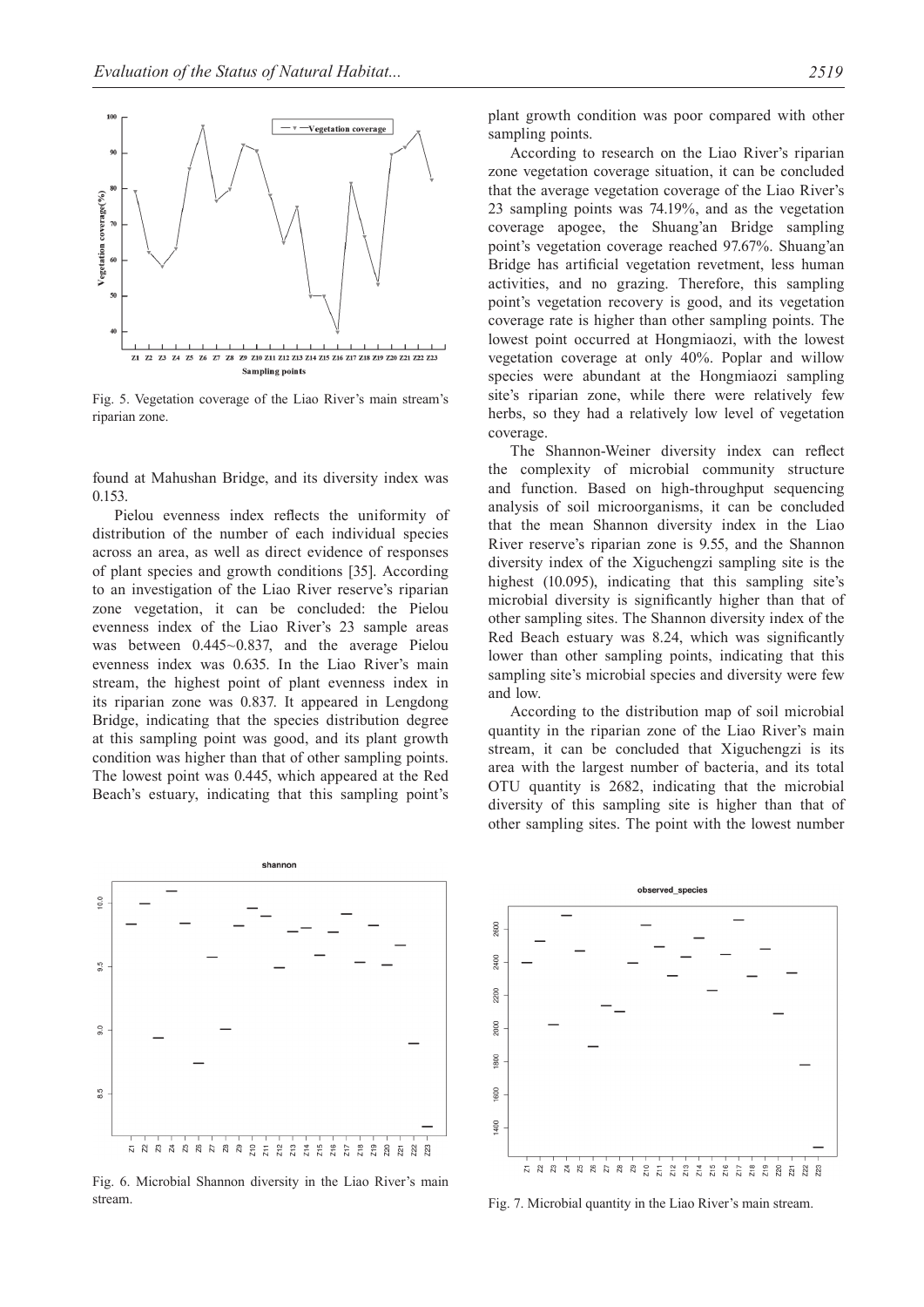of bacteria is located at the Red Beach's estuary, where there are 1283 OTUs. The number of this sampling site's microbial bacteria is slightly lower than that in other sampling sites.

Based on Fig. 5 and Fig. 6, it can be concluded that: in the Liao River's riparian zone, the soil samples that are nearer to the sea have a lower number of microorganisms and microbial diversity. When analyzing the possible reasons for this, there are basically the following three aspects: (1) The influence of salinity: Due to the high salinity of sea water, coastal areas have high salinity. Some of this area's microbes are insufficiently resistant to salinity and cannot survive

in this area, so its microbial diversity and abundance is generally low. (2) Influenced by temperature: The temperature near the seawater area is low compared with other sampling points. Low temperature will inhibit the activity of some microorganisms, which may reduce their survival rate. (3) Affected by vegetation: Zhaoquan River and Red Beach's plant diversity are lower than that of other sampling points. In addition, plant litter quantity decreases with a reduction in the number of plants, and decomposing plant litter reduces microbial quantity. At the same time, a synergistic effect exists between microorganisms and plants. In this case, the rhizosphere of plants can provide nutrients

|  | Table 8. Evaluation index weight of natural habitat restoration in the Liao River's riparian zone. |  |  |  |  |  |  |  |  |  |
|--|----------------------------------------------------------------------------------------------------|--|--|--|--|--|--|--|--|--|
|--|----------------------------------------------------------------------------------------------------|--|--|--|--|--|--|--|--|--|

| Habitat features       | Weight | Indexes                               | Weight |
|------------------------|--------|---------------------------------------|--------|
|                        |        | Bank slope type                       | 0.2298 |
|                        |        | Riparian stability                    | 0.1205 |
|                        | 0.3854 | Bed stability                         | 0.2298 |
| Firm power energy      |        | Habitat fragmentation                 | 0.1205 |
|                        |        | Bottom material                       | 0.0696 |
|                        |        | Riparian width                        | 0.2298 |
|                        |        | Water, AN                             | 0.0542 |
|                        |        | Water, TP                             | 0.0939 |
|                        |        | Water, Cu                             | 0.0312 |
|                        |        | Water, DO                             | 0.0939 |
|                        |        | Soil, AK                              | 0.0939 |
|                        |        | Soil, TN                              | 0.0939 |
| <b>Buffer function</b> | 0.3854 | Soil, Cu                              | 0.0312 |
|                        |        | Soil, Cr                              | 0.0312 |
|                        |        | ACP                                   | 0.0312 |
|                        |        | <b>ALP</b>                            | 0.0312 |
|                        |        | Urease                                | 0.0542 |
|                        |        | Channel curvature                     | 0.0542 |
|                        |        | Topographic connectivity              | 0.1528 |
|                        |        | Wetland conservation ratio            | 0.1528 |
|                        |        | Human beings mainly affect activities | 0.3333 |
| Service function       | 0.0871 | Abundance of recreational facilities  | 0.1667 |
|                        |        | Corridor connectivity                 | 0.3333 |
|                        |        | Grazing conditions                    | 0.1667 |
|                        |        | Vegetation coverage activities        | 0.4527 |
|                        |        | Simpson index of vegetation           | 0.1775 |
| Biodiversity           | 0.1422 | Vegetation evenness index             | 0.1775 |
|                        |        | Microbial Shannon-Wiener index        | 0.0962 |
|                        |        | Microbial OTUs                        | 0.0962 |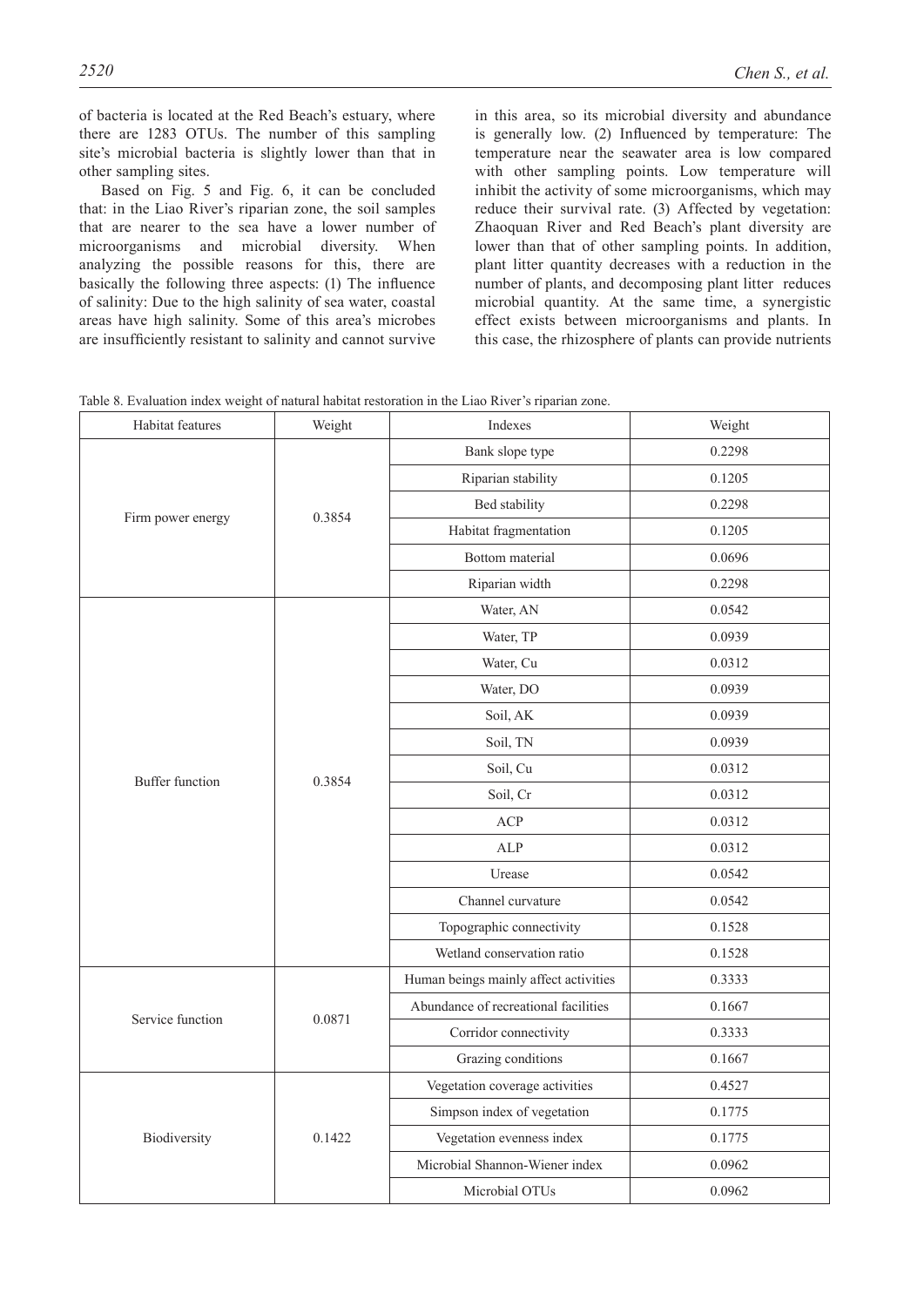| Riparian condition                                                                                             | <b>Estimation</b> scale | Composite index score |
|----------------------------------------------------------------------------------------------------------------|-------------------------|-----------------------|
| The natural habitat in the riparian zone is in a state of natural restoration and less<br>disturbed            | Excellent               | >16                   |
| The natural habitat in the riparian zone is in a state of near natural restoration and is<br>greatly disturbed | Well                    | $15 - 16$             |
| The restoration of natural habitat in the riparian zone is seriously disturbed                                 | General                 | $14 - 15$             |
| The restoration of natural habitat in the riparian zone is strongly disturbed                                  | Worse                   | $13 - 14$             |
| Degradation of natural habitats in riparian zones                                                              | Very bad                | $\leq$ 13             |

Table 9. Comprehensive index method's grading evaluation criteria.

for microorganisms, which can help them develop and reproduce. Therefore, compared with other sampling sites, the number of microorganisms at Zhaoquan River and Red Beach is small.

# Evaluation Index Weight of Natural Habitat Restoration in The Liao River's Riparian Zone

In the comprehensive evaluation of riparian zone, different evaluation indexes have different effects on the restoration of the natural habitat in this zone. In order to reflect the status and importance of different indicators in the evaluation index, it is necessary to assign different weight coefficients to them. Different weights for each index lead to different evaluation results. Therefore, it is very significant to reasonably determine the index weight for obtaining accurate evaluation results. At present, weight is mostly determined based on the empirical judgment method of expert consultation. In order to improve the scientificity and objectivity of the evaluation results, this paper adopts the more mature analytic hierarchy process (AHP) to calculate index weight. According to the calculation, the evaluation index weight of natural habitat restoration in the Liao River reserve's riparian zone is shown in Table 8.

# Grading Criteria for The Comprehensive Index Method

According to the status of the natural habitat restoration evaluation of the Liao River's main stream ribarian belt in the its protection area, comprehensive index method was used to formulate appropriate grading evaluation criteria, as shown in Table 9.

# Analysis of Natural Habitat Restoration in The Liao River's Riparian Zone

The comprehensive index method was used to evaluate the restoration status of natural habitat in the Liao River reserve's riparian zone with 23 sampling points. The evaluation results are shown in Table 10.

Among the Liao River's main stream's 23 sampling points, there were 5 banks with excellent natural habitat recovery, accounting for 21.74% of all the sampling points. These 5 sampling points were less disturbed by

human activities and no obvious erosion was observed on the bank slope. Shuguang Highway Rubber Dam on both sides of the gabion slope protection had aquatic vegetation and a smooth channel. The bank had a landscape platform, and retained its wetlands, which improved the function of its riparian habitat. In the sampling site of Zhu'er Mountain, grazing occurred in the evening, but no grazing was found in the other four sampling sites. The banks of this sampling site contained large willows and other plants, which had a positive effect on the habitat restoration of the riparian zone. Therefore, the natural habitat in the riparian zone of these five sampling sites was in a state of natural recovery, this zone was relatively stable, the landscape was suitable, the habitat structure was complete, and the riparian zone had a strong function.

The restoration status of natural habitat in the riparian zone of four sampling sites in the Liao River reserve was in good condition, accounting for 17.39% of all sampling sites. In the four sampling points with good natural habitat restoration, the river and riparian zone had different degrees of degradation, the bank slope had some stone cage slope protection, had relatively more human activities, and the impact on the riparian habitat was small. Therefore, the natural habitat in the riparian zone of these four sampling points was in a state of near natural restoration and disturbed by human activities while during the restoration process. The riparian zone was basically stable, the landscape was basically suitable, the habitat was slightly damaged, and the riparian zone had strong functions.

The Liao River's riparian zone has six sampling points whose natural habitat was undergoing general restoration, which accounted for 26.09% of all sampling points. These six sampling points on both sides of the bank had serious erosion and less side slope protection, and the Houshijiapu sampling point had invasive plant species, as well as a lot of pesticide bottles, while farming on both side of the riparian zone's bank affects its natural habitat restoration. The restoration of natural habitat in the riparian zone of these six sampling sites was seriously disturbed. During the restoration process, more human activities disturbed the riparian zone. Its structure was not stable, the landscape was not good, the habitat was destroyed, and its habitat could maintain basic functions.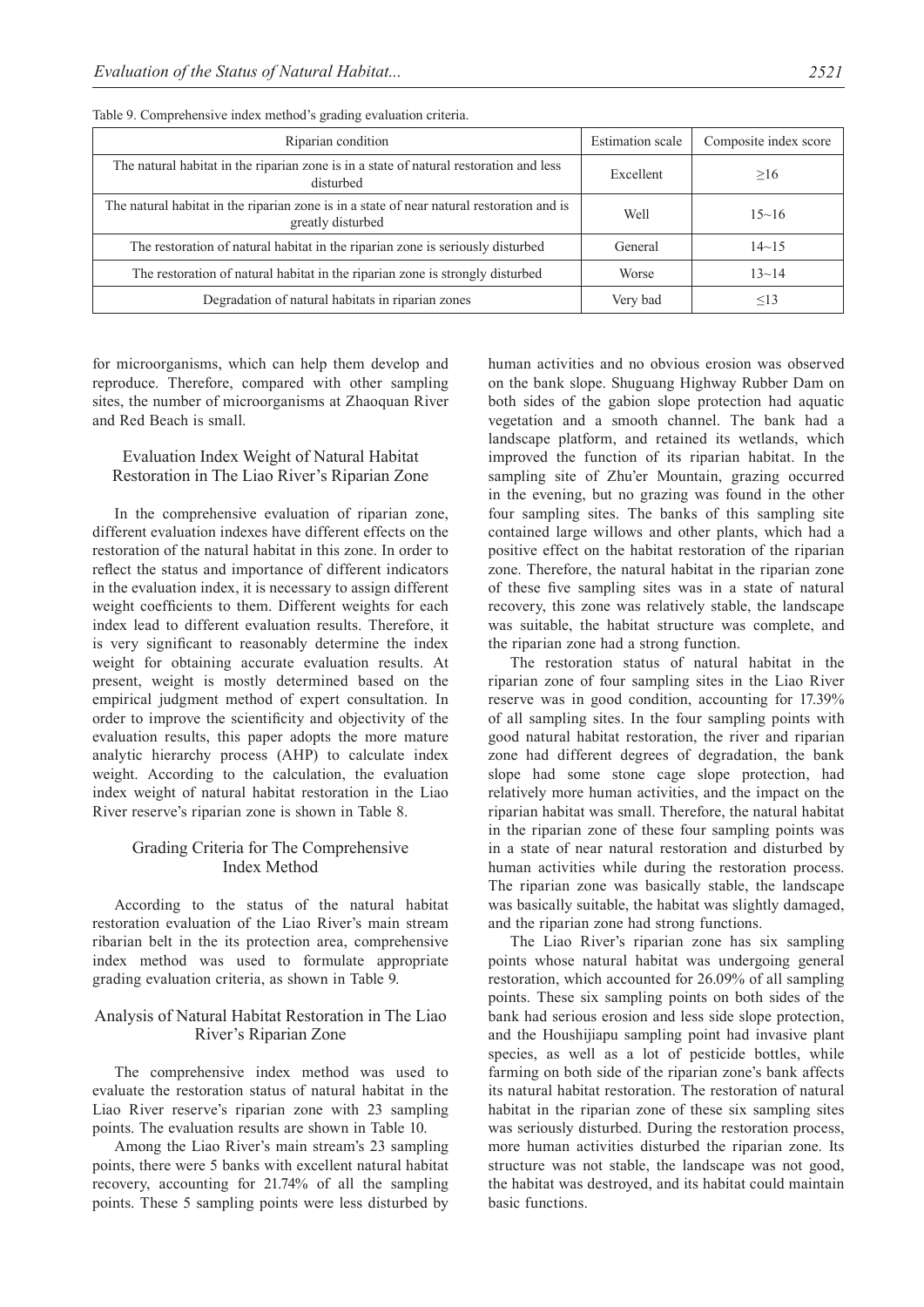| Sampling point number | Name of sampling point      | Evaluation score | Assessment level |  |
|-----------------------|-----------------------------|------------------|------------------|--|
| Z1                    | Fudedian                    | 16.13            | Excellent        |  |
| Z2                    | Liaoshantou                 | 16.87            | Excellent        |  |
| Z3                    | Longwangmiao                | 13.31            | Worse            |  |
| Z4                    | Xiguchengzi                 | 15.31            | Well             |  |
| Z5                    | Houshijipu                  | 14.35            | General          |  |
| Z <sub>6</sub>        | Shuang'an Bridge            | 14.61            | General          |  |
| Z7                    | Fanhekou                    | 13.70            | Worse            |  |
| Z8                    | Zhu'er Mountain             | 16.04            | Excellent        |  |
| Z9                    | Shifosi Reservoir           | 15.00            | Well             |  |
| Z10                   | Mahushan Bridge             | 13.71            | Worse            |  |
| Z11                   | Juliuhe                     | 13.16            | Worse            |  |
| Z12                   | Yubaotai                    | 15.85            | Well             |  |
| Z13                   | Zaojiaoshu                  | 15.43            | Well             |  |
| Z14                   | Laodafang                   | 12.55            | Very bad         |  |
| Z15                   | Manduhu                     | 12.93            | Very bad         |  |
| Z <sub>16</sub>       | Hongmiaozi                  | 14.16            | General          |  |
| Z17                   | Dazhang Bridge              | 14.72            | General          |  |
| Z18                   | Sandaogou                   | 12.82            | Very bad         |  |
| Z19                   | Lengdong Bridge             | 12.97            | Very bad         |  |
| Z20                   | Linfeng Bridge              | 14.77            | General          |  |
| Z21                   | Shuguang Highway Rubber Dam | 16.88            | Excellent        |  |
| Z22                   | Zhaoquan River              | 14.92            | General          |  |
| Z23                   | Red Beach                   | 16.49            | Excellent        |  |

Table 10. Evaluation results of natural habitat restoration in the Liao River reserve's riparian zone.

In the Liao River's main stream, four of the natural habitats in the riparian zone were in a poor recovery state, accounting for 17.39% of all sampling sites. Among them, Longwangmiao and Fanhekou sampling sites had a lot of grazing conditions, and this grazing had a negative impact on the riparian plant and soil environment. Moreover, these four sampling sites' riparian zones were relatively unstable, with serious erosion degradation, and human activities had mostly disturbed these riparian zones. Therefore, the natural habitat in the riparian zone of these four sampling points was strongly disturbed, which had a serious impact on the restoration process of the riparian zone habitat. The riparian zone structure was not stable, the habitat was severely damaged, and the functions of the natural habitat in the riparian zone were poor.

Among the 23 sampling points, there were 4 banks with a poor natural habitat restoration status, accounting for 17.39% of all sampling points. The riverbed degradation was serious in the Laodafang and Manduhu sampling sites, and the bank slope desertification was serious at the Laodafang sampling site. Moreover, many grazing conditions were found in the sampling sites, and this grazing seriously interfered with vegetation restoration in the riparian zone, thus damaging the sampling sites' soil properties and affecting various functions of the riparian zone habitat. The bank slope of Manduhu sampling site was seriously eroded and there was a lot of silt, so the functions of riparian habitat were unstable. On the left bank of the sampling site of Sandao Bridge, there was a stone field, the riparian zone was close to the road, and a pontoon bridge was built above the river. Many vehicles pass through, and nearby human activities were very frequent, so the sampling site's natural habitat restoration was seriously disturbed. At the sampling point of Lengdong Bridge, motor vehicles passed through the bridge, and oil field exploitation was conducted in the vicinity of both banks. The oil field exploitation site was close to the river, and there was no slope protection in the riparian zone. Therefore, the natural habitat in the riparian zone of the four sampling sites was degraded, the habitat structure was greatly changed, and the functions of the natural habitat in the riparian zone were very poor.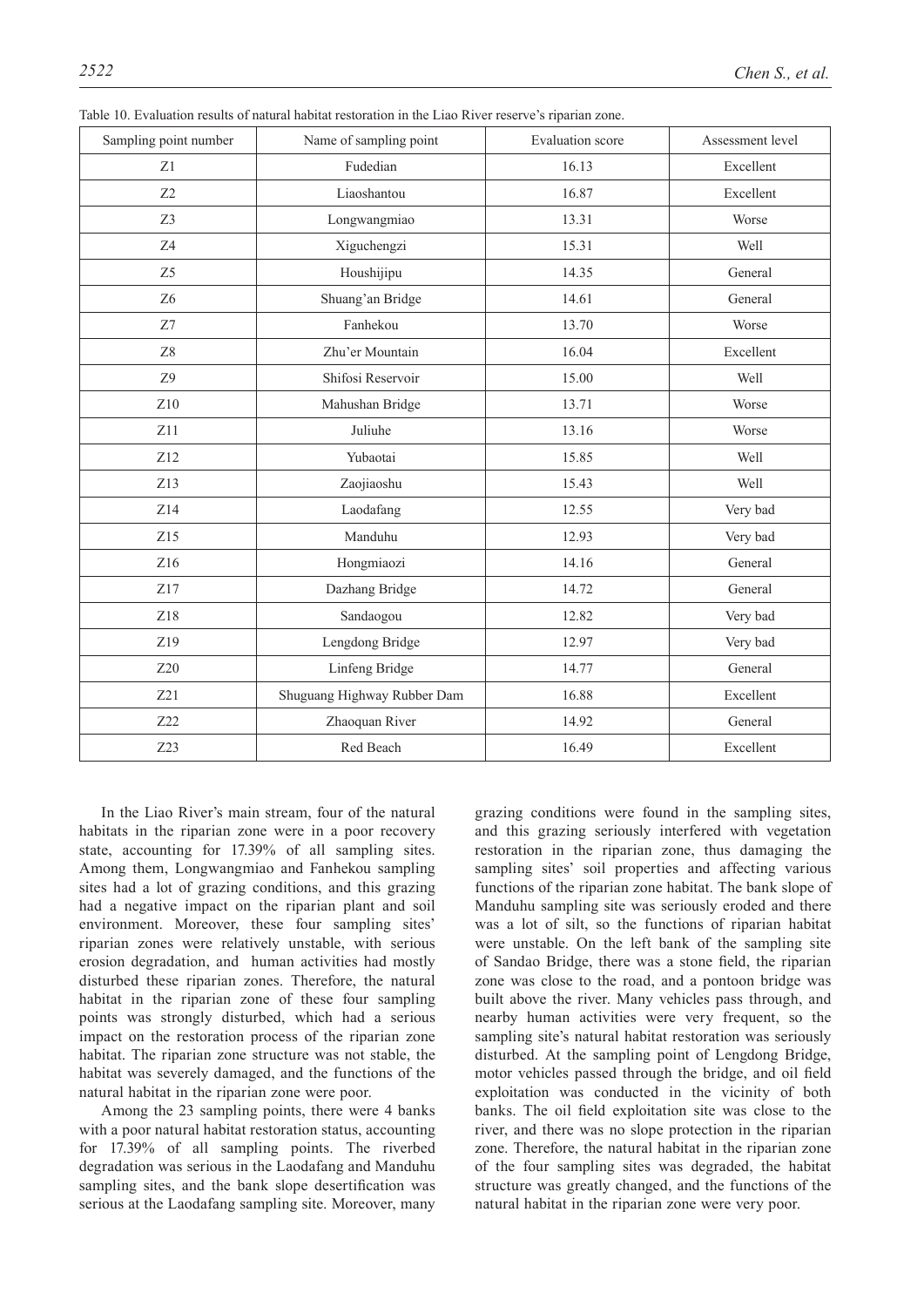# Analysis of the Changing Trend of Natural Habitat Restoration in the Riparian Zone Compared with the Past

The comprehensive index was used to evaluate the Liao River's natural habitat restoration situation and to evaluate its historical data. The evaluation results (Table 11) show that in 2012, the Liao River's riparian zone's natural habitat had six sampling points in a poor state, respectively after Xiguchengzi, Houshijipu, Zhu'er Mountain, Yubaotai, Zaojiaoshu and the Shuguang Highway Rubber Dam. The natural habitats in the riparian zones of the other 17 sampling points were in poor condition. In 2012, the vegetation coverage of the Liao River's main stream's riparian zone in its reserve was relatively low. Although there was no grazing, the type of bank slope, the degree of bank erosion and other indicators were relatively low, which resulted in an overall low evaluation of historical data, and the Liao River reserve's riparian zone's natural habitat was in a worse and very bad state.

Based on a comparative analysis of the Liao River's main stream's 2019 and 2012 evaluation results, it was found that its reserve's riparian zone's natural habitat was in an overall restoration state. The natural habitat conditions were improved in 82.61% of the riparian zone. Three of the sampling points for the riparian zone's natural habitat conditions improved from very bad to excellent, and the natural habitat conditions at 2 sampling points improved from worse to excellent. Compared with historical data, these 5 sampling points were all in a state of natural recovery, and their vegetation coverage and plant diversity have greatly improved. Moreover, these sampling points have been less disturbed by human activities, their slope erosion is light, their riparian zone is relatively stable, their habitat structure is complete, and their ecological functions are strong. One sampling point's riparian zone's natural habitat changed from very bad to good, and 3 sampling points' natural habitat improved from worse to good. At present, the natural habitat of the riparian zone's four sampling points is in a state of near-natural recovery,

Table 11. Evaluation results of historical data of the Liao River reserve's riparian zone's natural habitat.

| Sampling point number | Name of sampling point      | Evaluation score | Assessment level |
|-----------------------|-----------------------------|------------------|------------------|
| Z1                    | Fudedian                    | 12.81            | Very bad         |
| Z <sub>2</sub>        | Liao Shantou                | 12.48            | Very bad         |
| Z3                    | Longwangmiao                | 12.65            | Very bad         |
| Z4                    | Xiguchengzi                 | 13.74            | Worse            |
| Z5                    | Houshijipu                  | 13.43            | Worse            |
| Z <sub>6</sub>        | Shuangan Bridge             | 11.36            | Very bad         |
| Z7                    | Fanhekou                    | 11.60            | Very bad         |
| ${\rm Z}8$            | Zhu'er Mountain             | 13.26            | Worse            |
| Z9                    | Shifosi Reservoir           | 12.48            | Very bad         |
| Z10                   | Mahushan Bridge             | 11.60            | Very bad         |
| Z11                   | Juliuhe                     | 12.06            | Very bad         |
| Z12                   | Yubaotai                    | 13.11            | Worse            |
| Z13                   | Zaojiaoshu                  | 13.65            | Worse            |
| Z14                   | Laodafang                   | 12.27            | Very bad         |
| Z15                   | Manduhu                     | 12.52            | Very bad         |
| Z16                   | Hongmiaozi                  | 12.74            | Very bad         |
| Z17                   | Dazhang Bridge              | 12.89            | Very bad         |
| Z18                   | Sandaogou                   | 12.14            | Very bad         |
| Z19                   | Lengdong Bridge             | 11.88            | Very bad         |
| Z20                   | Linfeng Bridge              | 12.59            | Very bad         |
| Z21                   | Shuguang Highway Rubber Dam | 13.11            | Worse            |
| Z22                   | Zhaoquan River              | 11.71            | Very bad         |
| Z <sub>23</sub>       | Red Beach                   | 12.99            | Very bad         |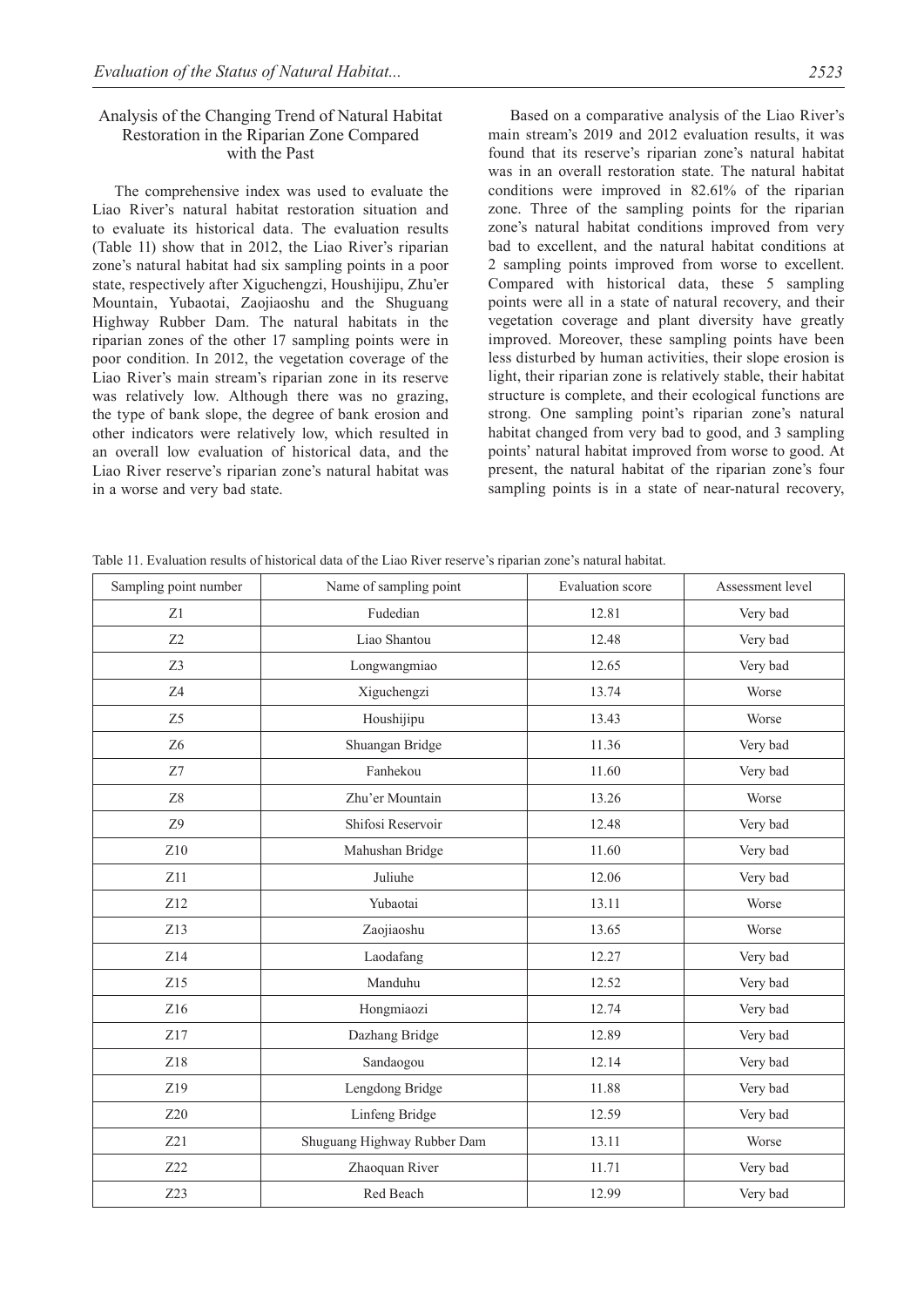and has been relatively disturbed by human activities during the recovery process, while the riparian zone is basically stable, and its natural habitat has been destroyed. The natural habitats of 6 sampling points were restored from very bad or worse to general state, some of which were disturbed by invasive species or influenced by human activities to a large extent, resulting in the decrease of vegetation coverage in their riparian zone and the disturbance of habitat function. Among the 23 sampling sites, the natural habitats of 4 riparian zones changed from very bad to worse. These 4 sampling sites were seriously affected by grazing, so their vegetation coverage was slightly lower. In addition, some riparian zones were seriously degraded by rainfall, which had a negative impact on riparian zones' habitat restoration process. In this study, only 17.39% of the natural habitats in the riparian zone remained undisturbed, and the two evaluation results showed that these sampling points' natural habitats' riparian zones were in very bad condition. Comparative analysis found that the four riparian zones where the natural habitats remain in their original state have been seriously affected by grazing activities, human activities, as well as shore breaking and erosion, while their habitat structure varies greatly and they have poor ecosystem functions, so these zones' natural habitats have not improved.

# **Conclusions**

Based on the stabilization, buffering, service and biodiversity functions of riparian zones' natural habitats, we constructed a practical evaluation index for the Liao River reserve's riparian zones' natural habitat restoration, and formulated its appropriate evaluation standard. The comprehensive index method was used to evaluate the current and historical status of natural habitat restoration in the riparian zone of the Liao River's main stream (Fudedian to Red Beach estuary) in its reserve. Evaluation results from 2019 showed that the situation of the Liao River's mainstream's riparian zone's natural habitat is as follows: 21.74% of its possible extent was in an excellent state, 17.39% was in a good state, 26.09% was in a general state, 17.39% was in a worse state, and 17.39% was in a very bad state. Based on the evaluation results of the riparian zone's natural habitat from the historical data in 2012, 26.09% of the riparian zone's natural habitat in the Liao River's main stream in its reserve was in worse state, and 73.91% was in very bad state.

The natural habitat of 82.61% of the Liao River reserve's riparian zone improved, and the natural habitat of only 4 sampling sites remained unchanged. It can be seen that the implementation of natural sealing technology in the Liao River's reserve during the 12<sup>th</sup> Five-Year Plan has resulted in improved vegetation coverage in the riparian zone and a significant increase in vegetation diversity. However, the Liao River's reserve currently has serious disturbances related to human activity, which include grazing and invasive species that affect part of the riparian zone. These problems influence the survival and development of local plant species, cause inefficient recovery of vegetation diversity, and block the restoration process of the Liao River reserve's banks' natural habitat. Based on this, we suggest that human activities in the Liao River reserve's closed area should be reduced as much as possible, grazing in the closed area should be eliminated, and the sustainable restoration of natural habitats in the reserve's riparian zone should be accelerated by artificial planting of plant species to improve the diversity of this zone's vegetation and change its soil structure.

#### **Acknowledgements**

The authors acknowledge the financial support from the Major Scientific and technological projects for Water pollution Control and Treatment (No. 2018ZX07601- 003-04), the Liaoning Natural Science Fund (No.2019- ZD-0556), and the Ten Million Talents Project in Liaoning Province (2018).

# **Conflict of Interest**

The authors declare no conflict of interest.

# **References**

- 1. WANG Q, FAN Z.P., LI F.Y., JU W.P. River habitat quality assessment, water quality analysis and their response relation of Puhe River Basin. Chinese Journal of Ecology. **34** (2), 516, **2015**.
- 2. RANDHIR T.O., EKNESS P. Water quality change and habitat potential in riparian ecosystems. Ecohydrology & Hydrobiology. **13** (3), 192, **2013**.
- 3. WISE M.J. A field investigation into the effects of anthropogenic disturbances on biodiversity and alien invasions of plant communities. Bioscene. **43** (2), 3, **2017**.
- 4. FELD C.K., FERNANDES M.R., FERREIRA, M.T., HERING D., ORMEROD S.J., VENOHR M., GUTIERREZ-CANOVAS C. Evaluating riparian solutions to multiple stressor problems in river ecosystems – a conceptual study. Water research. **139**, 381, **2018**.
- 5. WANG Q., YUAN X.Z., LIU H., PANG X., WANG Z.J., ZHANG Y.G. Stream habitat assessment of Dong River, China, using River Habitat Survey method. Acta Ecologica Sinica. **34** (06), 1548, **2014**.
- 6. DIXON I., DOUGLAS M., DOWN J., BURROWS D., TOWNSEND S. A rapid method for assessing the condition of riparian zones in the wet/dry tropics of northern Australia. In Proceedings of the Fourth Australian Stream Management Conference: Linking Rivers to Landscapes. Department of Primary Industries, Water and Environment, Hobart, Tazmania pp. **2005**, 173, **2005**.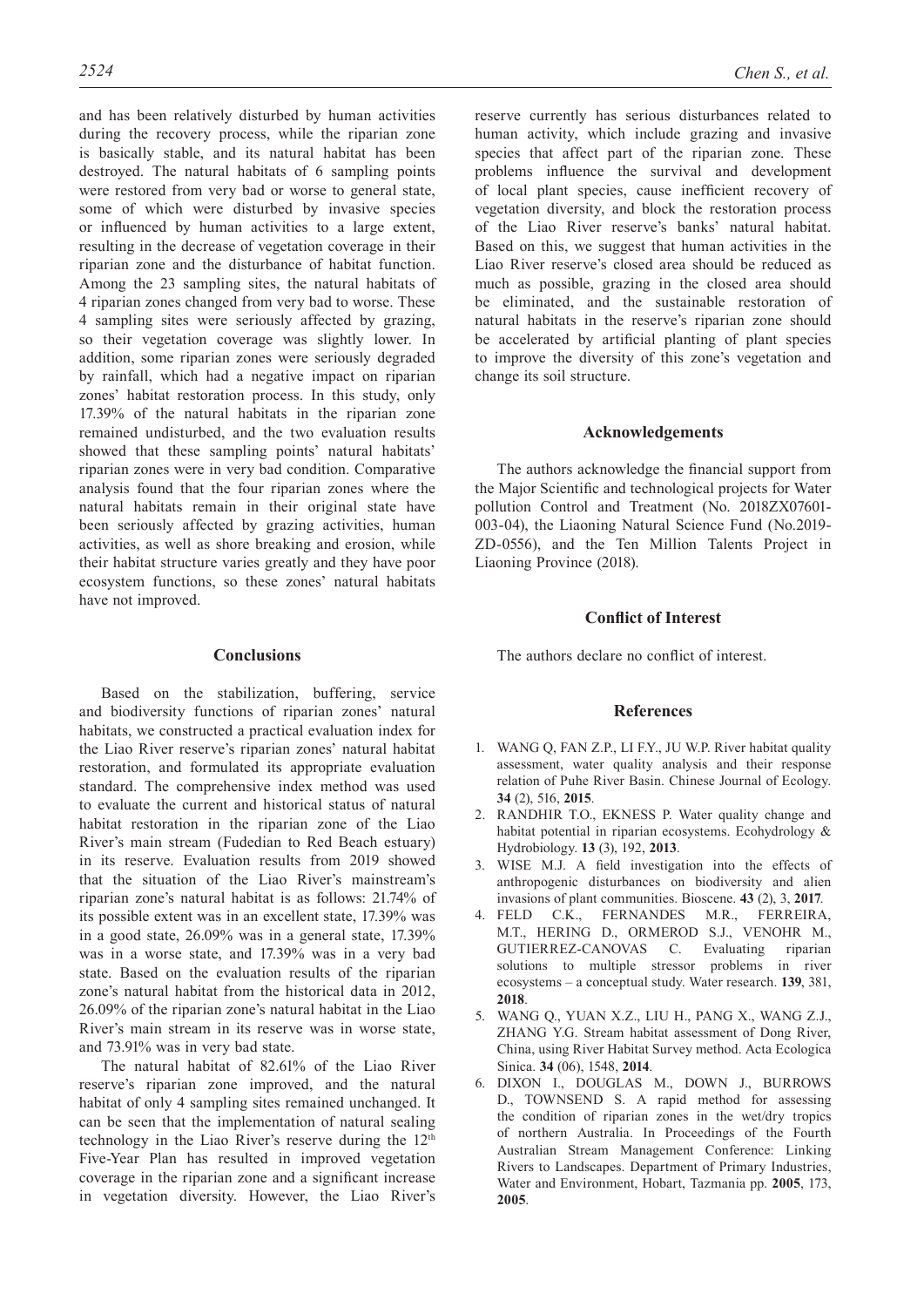- 7. GONNZALEZ E., FELIPE-LUCIA M.R., BOURGEOISs B., BOZ B., NILSSON C., PALMER G., SHER A.A. Integrative conservation of riparian zones. Biological conservation. **211**, 20, **2017**.
- 8. VALERO E., ALVAREZ X., PICOS J. An assessment of river habitat quality as an indicator of conservation status. A case study in the Northwest of Spain. Ecological Indicators. **57**, 131, **2015**.
- 9. GRIZZETTI B., LIQUETE C., PISTOCCHI A., VIGIAK O., ZULIAN G., BOURAOUI F., ROO A.D., CARDOSO A.C. Relationship between ecological condition and ecosystem services in European rivers, lakes and coastal waters. Science of the Total Environment. **671** (25), 452, **2019**.
- 10. JANSSEN P., CAVAILLE P., BRAY F., EVETTE A. Soil bioengineering techniques enhance riparian habitat quality and multi-taxonomic diversity in the foothills of the Alps and Jura Mountains. Ecological Engineering. **133**, 1, **2019**.
- 11. HOU J.Y., ZHANG Y.L. Research on Ecological Health Evaluating System of Hunhe River Shenyang Section. Environmental Protection Science. **33** (3), 74, **2007**.
- 12. MENG W., ZHANG N., ZHANG Y., ZHENG B.H. Integrated assessment of river health based on water quality, aquatic life and physical habitat. Journal of Environmental Sciences. **21** (8), 1017, **2009**.
- 13. ADRIA L.B., LAURA C., XAVIER P.M., ANNA E., FERRAN P., CARLES F. Evaluating the use of Myotis daubentonii as an ecological indicator in Mediterranean riparian habitats. Ecological Indicators. **74**, 19, **2017**.
- 14. HALE R., REICH P., DANIEL T., LAKE P.S., CAVAGNARO T.R. Assessing changes in structural vegetation and soil properties following riparian restoration. Agriculture, Ecosystems & Environment. **252**, 22, **2018**.
- 15. DIEHL R.M., WILCOX A.C., MERRITT D.M., PERKINS D.W., SCOTT J.A. Development of an eco-geomorphic modeling framework to evaluate riparian ecosystem response to flow-regime changes. Ecological Engineering. **123**, 112, **2018**.
- 16. BLUMETTO O., CASTAGNA A., CARDOZO G., GARCIA F., TISCORNIA G., RUGGIA A., SCARLATO S., ALBICETTE M.M., AGUERRE V., ALBIN A. Ecosystem Integrity Index, an innovative environmental evaluation tool for agricultural production systems. Ecological Indicators. **101**, 725, **2019**.
- 17. ARMAN Z., SALMIATI S., SAID M.I.M., ARIS A. Development of macroinvertebrate-based multimetric index and establishment of biocriteria for river health assessment in Malaysia. Ecological indicators. **104**, 449, **2019**.
- 18. WANG S., ZHANG Q., YANG T., ZHANG L.Q., LI X.P., CHEN J. River health assessment: Proposing a comprehensive model based on physical habitat, chemical condition and biotic structure. Ecological Indicators. **103**, 446, **2019**.
- 19. FU B.L., LI Y., WANG Y.Q., CAMPBELL A., ZHANG B., YIN S.B., ZHU H.L., XING Z.F., JIN X.M., Evaluation of riparian condition of Songhua River by integration of remote sensing and field measurements. Scientific reports. **7** (1), 1, **2017**.
- 20. LIU H., CAI Y., YU M.Q., GONG L.T., AN S.Q. Assessment of river habitat quality in Yixing district of Taihu Lake basin. Chinese Journal of Ecology. **31** (5), 1288, **2012**.
- 21. CAO L.J. Evaluation of habitat restoration in Liaohe reserve. Dalian Ocean University, Dalian, China. **2018**.
- 22. LIN M.Y. Assessment of river habitat quality in Qingyihe basin and the relationship with land use. Nanjing University, Nanjing, China. **2018**.
- 23. LI L.X., WANG R.J., GU B., HE Y.L., CHEN J.C. Changes in biodiversity during the succession of plant communities on the rocky slopes of mine in islands. Chinese Journal of Ecology. **33** (7), 1741, **2014**.
- 24. QU X.H., WANG X.Y. Study on ecological restoration and vegetation reconstruction of riparian zone in Dalian. Technology and Economic Guide. **27** (20), 113, **2019.**
- 25. ZHAO Z.M. The healthy riparian zone and its evaluation method research in Liao River reserve. Shengyang University, Shengyang, China. **2013**.
- 26. ZHENG B.H., ZHANG Y., LI Y.B. Study of indicators and methods for river habitat assessment of Liao River basin. Acta Scientiae Circumstantiae. **027** (006), 928, **2007**.
- 27. WANG D. Biological integrity assessment and ecological function regionalization in Liaohe consevation area. Shenyang Agricultural University, Shengyang, China. **2016**.
- 28. SA R.L., LIIU L.S., HUO W.J., YIN S.H., LI Z.P. Evaluation of habitat quality of arid rivers in north China -- a case study of Guishui river. Journal of China Institute Water Resource and Hydropower Research. **17** (02), 81, **2019**.
- 29. GAO M.H., WUREN Q.Q.G., BATEER., MU Y.H., WANG J., ZHAO H.R., MENG Q.T. Influences of Grazing on Plant Community Characteristics, Soil Microorganism and Soil Enzyme Activity. Bulletin of Soil and Water Conservation. **36** (5), 62, 2016.
- 30. WANG D.D., YANG K., CHE Y., LV Y.P. Reach-scale riparian comprehensive assessment for Suzhou Creek, Shanghai. Acta Ecologica Sinica. **30** (13), 3501, **2010**.
- 31. YIN Y.L., WANG Y.Q., LI S.X., LIU Y., ZHAO W., MA Y.S., BAO G.S. Effects of enclosing on soil microbial community diversity and soil stoichiometric characteristics in a degraded alpine meadow. Chinese Journal of Applied Ecology **30** (1), 130, **2019**.
- 32. LUO J.H. The diversity analysis of riparian vegetation, butterflies and ecological comprehensive evaluation under the near-natural ecological restoration. Northeast Normal University, Changchun, China. **2014**.
- 33. ZHONG B., SUN G., CHEN D.M., ZHANG N.N. Effects of different restoration measures on soil microbial biomass carbon and nitrogen and soil enzymes in the process of restoration of the desertified grassland in Zoige. Ecology and Environmental Sciences. **26** (3), 392, **2017**.
- 34. CHEN F., LU S., HU X., HU Q., FENG C., XU Q., CHEN N., NGO H.H., GUO H. Multi-dimensional habitat vegetation restoration mode for lake riparian zone, Taihu, China. Ecological Engineering. **134**, 56, **2019**.
- 35. HE C., WU S.X., HU C.H., YANG D., LIU S.J. Study on the relationship between soil moisture content and plant diversity in the gully of the Yuanmou dry-hot valley. Subtropical Soil and Water Conservation. **31** (1), 29, **2019**.
- 36. ZHOU X., LI Y., ZHANG J., LIU B., WANG M., ZHOU Y., LIN Z., HE Z. Diversity, abundance and community structure of ammonia-oxidizing archaea and bacteria in riparian sediment of Zhenjiang ancient canal. Ecological Engineering. **90**, 447, **2016**.
- 37. TIAN G., VOSE J.M., COLEMAN D.C., GERON C.D., WALKER J.T. Evaluation of the effectiveness of riparian zone restoration in the southern Appalachians by assessing soil microbial populations. Applied Soil Ecology. **26** (1), 63, **2004**.